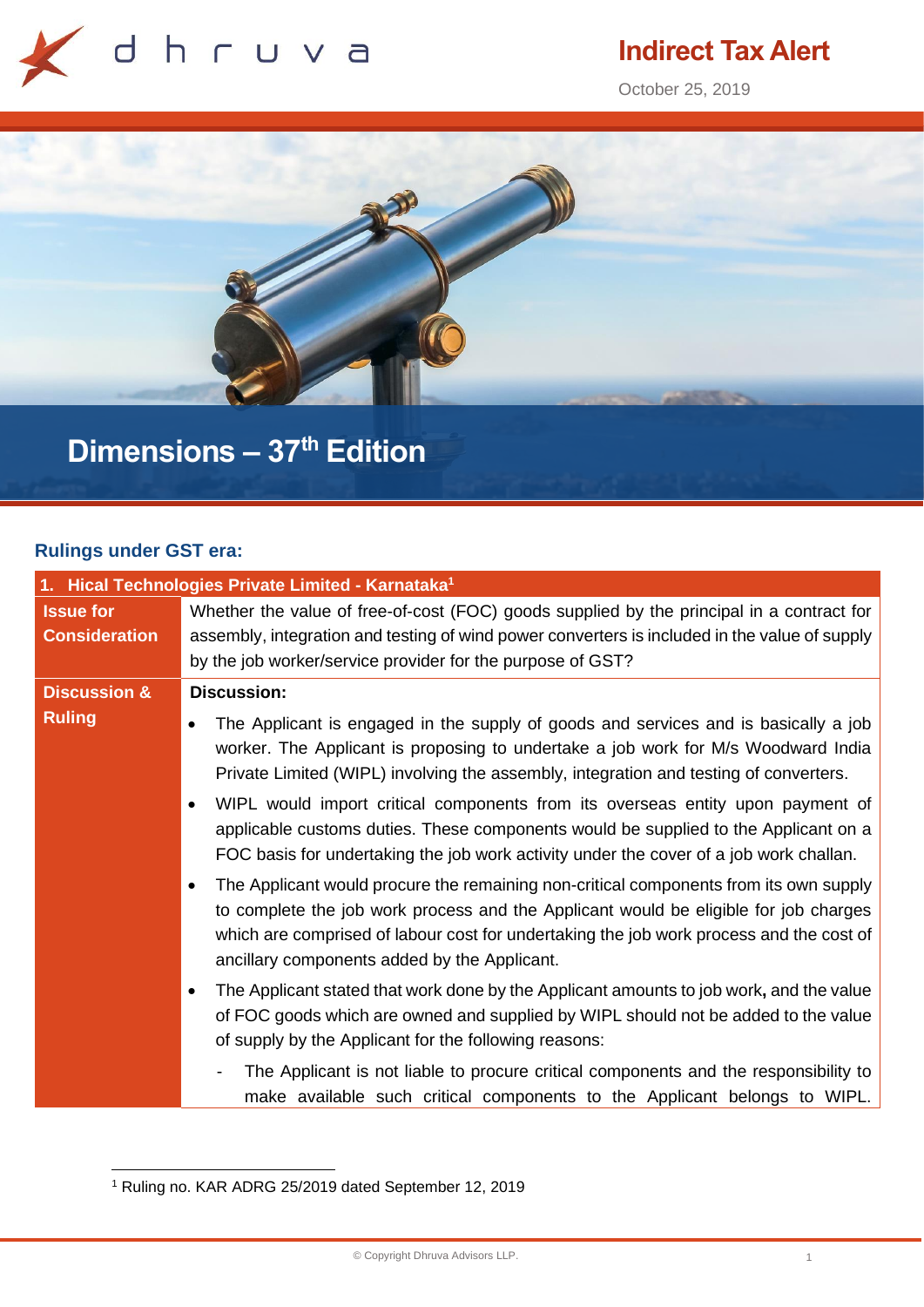Moreover, these critical components shall always remain the property of WIPL during the execution of work.

- WIPL supplies goods to the Applicant not at the desire of the Applicant**,** nor as a consideration for supply. WIPL supplies the goods to enable the Applicant to complete the job work process. If WIPL does not provide the goods, the Applicant will not be able to perform the job work activity. Accordingly, WIPL is not supplying FOC goods to the Applicant as a consideration for the job work process.
- The Applicant and WIPL are non-related parties.
- Reference to the draft Model GST law released in June 2016 was also made. wherein there was a specific provision to include the value of FOC supplies made by the recipient to the supplier whether directly or indirectly. However, in the Final GST Act, the above provision was amended. Accordingly, the intention of the Government was to bring only those FOC supplies within the ambit of valuation**,** which are the responsibility of the supplier but incurred by the recipient.
- Reliance was also placed upon the larger bench decision of the Tribunal in the case of *Bhayana Builders Ltd.* v. *CST* [2013 (32) STR 49]**,** which upholds the matter of non-inclusion of FOC supplies in the value of works contracts for payment of service tax.
- The Authority observed the following:
	- As per Section 2(68) of the CGST Act: 'job work' means any treatment or process undertaken by a person on goods belonging to another registered person**,** and the expression 'job worker' shall be construed accordingly.
	- In this instance, the Applicant is not doing anything on the critical components supplied by WIPL. In fact, these critical parts are merely used as a part in the manufacturing of the final product.
	- The activity done by the Applicant is of a composite supply of goods and services with the manufacturing services of assembling, integrating and testing of final products being the principal supply.

# **Ruling:**

**Dhruva** 

The nature of the supply provided by the Applicant is one composite supply consisting of two supplies - one relating to manufacturing services on the physical inputs (goods) owned by others and the other relating to supply of non-critical components, with the former being the principal supply. Furthermore, the value of the goods provided by WIPL would not form part of the value of the supply and must be excluded while valuing the supply.

- **comments / observations** • The Authority has given a narrow meaning to the definition of 'job work' by concluding that something has to be done to the critical components for the activity to constitute 'job work'. The term 'process' is of a wider amplitude and should take within its fold an activity involving assembly and integration.
	- It is also interesting to note that while the question asked for determination was whether the value of free of cost supplies by the principal is included in the value of supply by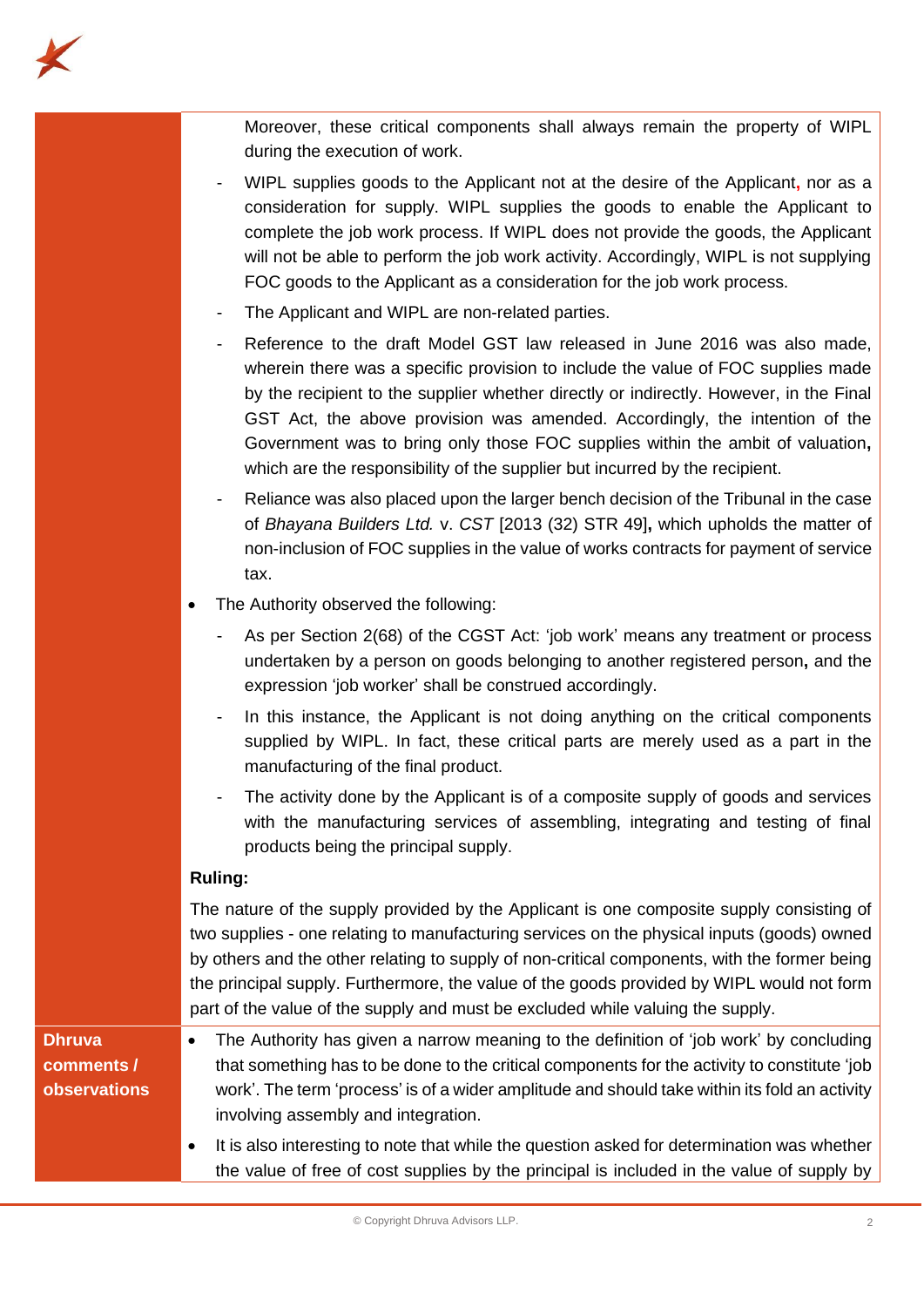

|                                          | significantly different. There was no issue or contention raised as to whether the activity<br>per se is job work or not and therefore, no arguments were placed on this aspect by the<br>applicant.                                                                                                                                                                                                               |
|------------------------------------------|--------------------------------------------------------------------------------------------------------------------------------------------------------------------------------------------------------------------------------------------------------------------------------------------------------------------------------------------------------------------------------------------------------------------|
|                                          |                                                                                                                                                                                                                                                                                                                                                                                                                    |
|                                          | 2. Volvo-Eicher Commercial Vehicles Limited - Karnataka <sup>2</sup>                                                                                                                                                                                                                                                                                                                                               |
| <b>Issue for</b><br><b>Consideration</b> | Whether activity of providing warranty services and replacing defective parts for customer<br>in India on behalf of Volvo Sweden amounts to supply of services (to Volvo Sweden) under<br>the GST law and consequently qualifies as export of service?                                                                                                                                                             |
| <b>Discussion &amp;</b>                  | <b>Discussion:</b>                                                                                                                                                                                                                                                                                                                                                                                                 |
| <b>Ruling</b>                            | The Applicant is engaged in the business of selling of Volvo branded trucks and<br>$\bullet$<br>thereafter providing after sales support services including warranty services in respect<br>of products sold in India                                                                                                                                                                                              |
|                                          | The cost of servicing the warranty claims along with replacement of goods (if any) are<br>٠<br>reimbursed by Volvo Sweden in the form of issuance of a 'Warranty Credit Note<br>Acceptance"                                                                                                                                                                                                                        |
|                                          | The Applicant has approached the Authority and contended that the supply of parts for<br>repair and replacement under warranty claims along with services of fitting out of<br>defective parts, is composite supply, where supply of services being the principal supply<br>on the basis of the following grounds:                                                                                                 |
|                                          | As per section 7 of the CGST Act, the transaction between the applicant and Volvo<br>Sweden is supply of goods and services for a consideration received from Volvo<br>Sweden;                                                                                                                                                                                                                                     |
|                                          | As per section 2(30) of the CGST Act, the transaction is primarily supply of services<br>and in certain cases the applicant provides replacement of defective parts in the<br>course of honouring the warranty claim. Hence, replacement of defective parts being<br>ancillary to the principal supply of service;                                                                                                 |
|                                          | The transaction is providing warranty services to recipient (Volvo Sweden) located<br>outside India. Though the goods are required to be made physically available for<br>providing services, as the goods are made available by the Customers in India and<br>not the recipient of service i.e. Volvo Sweden, the place of supply of services would<br>not fall in the ambit of section 13(3)(a) of the IGST Act; |
|                                          | Accordingly, in the absence of specific provision for determination of place of supply<br>of service, reliance shall be placed on the default provision for determination of place                                                                                                                                                                                                                                 |

the job worker, it appears that some of the questions framed and determined were

- Further, the applicant has fulfilled all the conditions set out in section 2(6) of the CGST Act. Thus, the transaction of supply of warranty services along with replacement of defective parts (whenever required) shall qualify as export of service

of supply of service i.e. the location of service recipient;

<sup>2</sup> Ruling no. KAR-ADRG 32/2019 dated September 12, 2019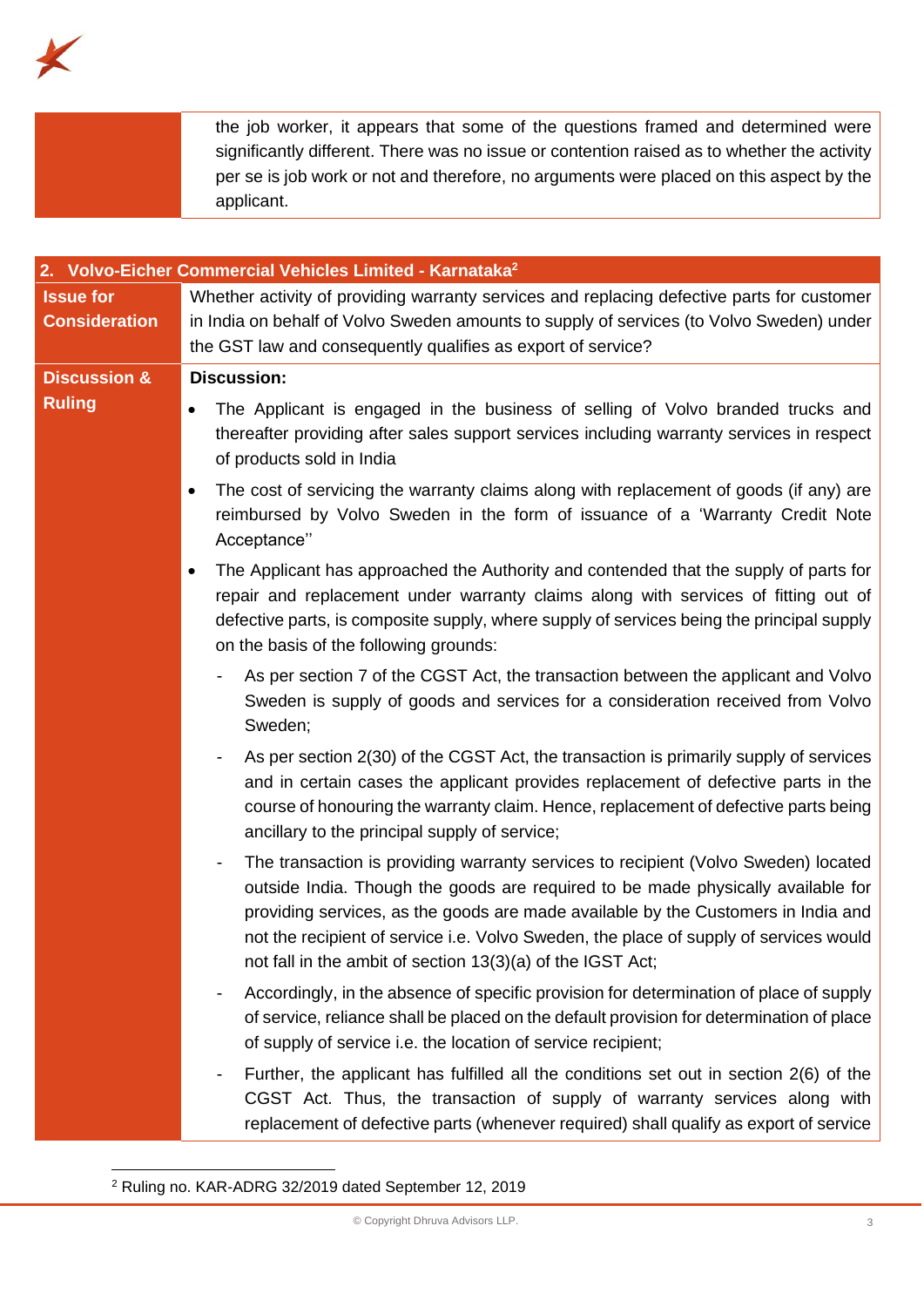|                                                          | <b>Ruling:</b>                                                                                                                                                                                                                                                                                                                                                                                                                                                                                                                                                                                                                                                                                                                                                                                                                                                                                                                                                                                                                                                                                                                                                                                                                                                       |
|----------------------------------------------------------|----------------------------------------------------------------------------------------------------------------------------------------------------------------------------------------------------------------------------------------------------------------------------------------------------------------------------------------------------------------------------------------------------------------------------------------------------------------------------------------------------------------------------------------------------------------------------------------------------------------------------------------------------------------------------------------------------------------------------------------------------------------------------------------------------------------------------------------------------------------------------------------------------------------------------------------------------------------------------------------------------------------------------------------------------------------------------------------------------------------------------------------------------------------------------------------------------------------------------------------------------------------------|
|                                                          | The Authority disagreed with the contentions of the Applicant and held that the services are<br>provided to customers located in India, where the consideration is paid by Volvo Sweden.<br>The transaction is not an export of services and consequently will not be treated as 'Zero-<br>rated supply' under the IGST Act.                                                                                                                                                                                                                                                                                                                                                                                                                                                                                                                                                                                                                                                                                                                                                                                                                                                                                                                                         |
| <b>Dhruva</b><br><b>Comments /</b><br><b>Observation</b> | The Authority has given a finding that there is supply of parts and services to the<br>customer for consideration and the same amounts to a supply transaction, with the<br>applicant being the supplier and the customer being the recipient of services, but the<br>amount collectable from the customer is being paid by Volvo Sweden.                                                                                                                                                                                                                                                                                                                                                                                                                                                                                                                                                                                                                                                                                                                                                                                                                                                                                                                            |
|                                                          | The Authority has completely ignored the aspect of privity of contract i.e. the contractual<br>obligation to provide services and to receive services is between Volvo Sweden and<br>Volvo-Eicher Commercial Vehicles Limited (Volvo Eicher) and not between Volvo Eicher<br>and the customer. It seems that the definition of 'recipient' has neither been argued nor<br>considered, which inter alia is defined to mean 'where a consideration is payable for the<br>supply of goods or services or both, the person who is liable to pay that<br>consideration'. In the current facts, it is Volvo Sweden who is liable to pay consideration<br>to Volvo Eicher. In addition, no amount is collectable from the customer of warranty<br>services. The applicant's contention that provisions of section 13(3)(a) of the IGST Act<br>are not applicable for the reason that goods are made available by the customers in<br>India (and not by recipient of service i.e. Volvo Sweden) has not been dealt with by the<br>Authority. If the legal position that the 'recipient' is Volvo Sweden is accepted, then<br>clearly, the recipient is not making available any goods to the customer to provide the<br>service and hence, section 13(3)(a) would not apply. |

K

| 3. M/s Shri Keshav Cement and Infra Limited - Karnataka <sup>3</sup> |                                                                                                                                                                                                                                                                     |
|----------------------------------------------------------------------|---------------------------------------------------------------------------------------------------------------------------------------------------------------------------------------------------------------------------------------------------------------------|
| <b>Issues for</b>                                                    | Whether ITC is eligible in respect of 'inputs/ capital goods or input services' used in<br>$\bullet$                                                                                                                                                                |
| <b>Consideration</b>                                                 | setting up of solar power plant?                                                                                                                                                                                                                                    |
|                                                                      | Can ITC be availed for items used in respect of electricity generated from captive power<br>plant located at distinct location?                                                                                                                                     |
|                                                                      | Whether the Company is required to reverse the ITC in respect of electricity generated,<br>banked and subsequently consumed by the distribution licensee?                                                                                                           |
| <b>Discussion &amp;</b>                                              | <b>Discussion:</b>                                                                                                                                                                                                                                                  |
| <b>Ruling</b>                                                        | The Applicant is engaged in the manufacture of cement. The applicant has installed a<br>solar power plant for generation of electricity to be used for captive consumption. The<br>location of power plant is included as place of business in the GST registration |
|                                                                      | Various inputs, capital goods and services are procured for erection and commissioning<br>of the solar power plant. Further, inputs, capital goods and services are also used in<br>generation of electricity.                                                      |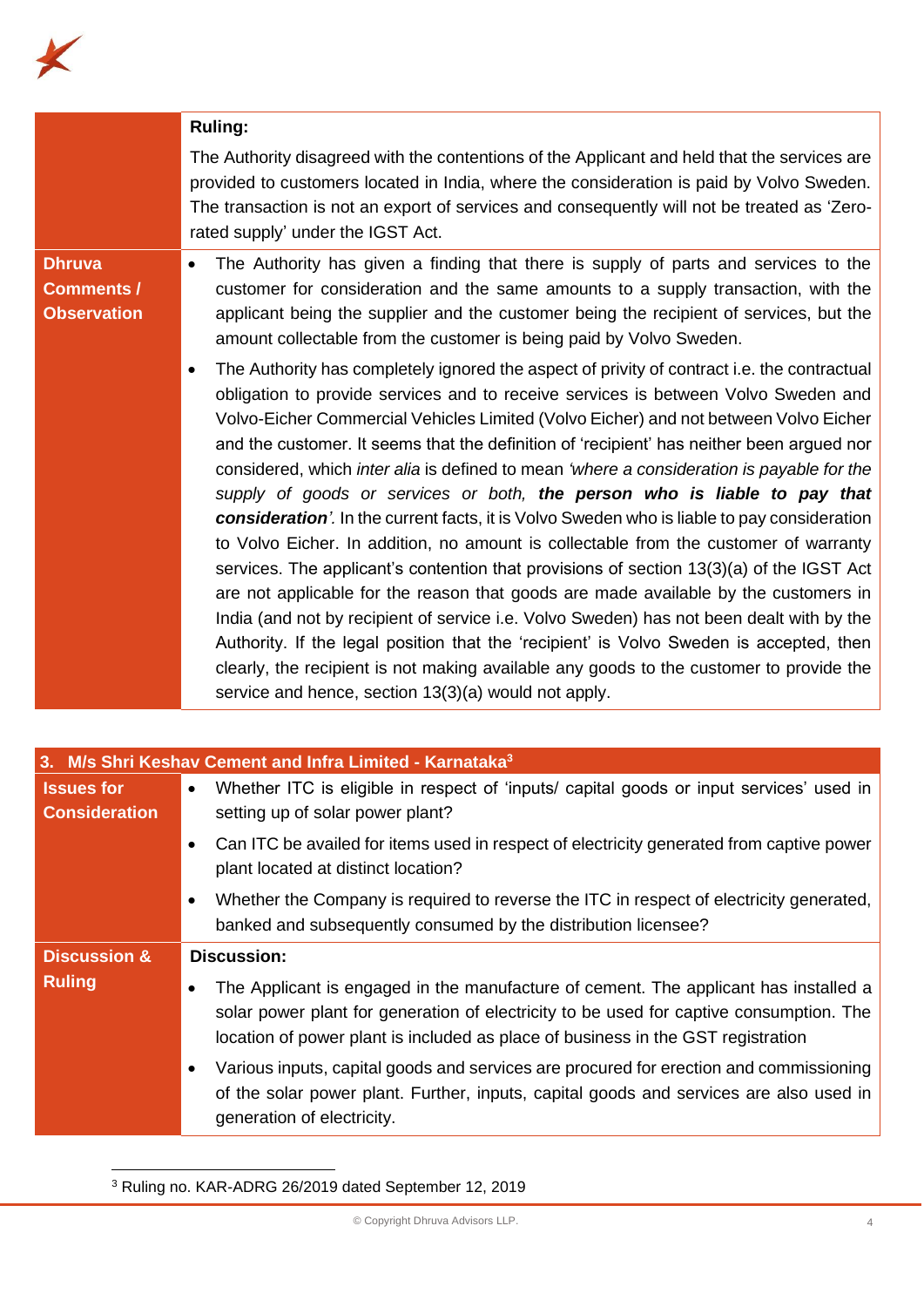- 
- Electricity generated is statutorily required to be transmitted to its plants only through licensed State transmission Companies which operate the electricity grid
- In case of surplus transmission or short withdrawal of electricity, the applicant is allowed to bank the electricity energy with the distribution licensee. The surplus electricity energy is allowed to be banked for a period of 6 months after which it would be deemed to be utilized by the distribution licensee as per the general tariff applicable
- The Applicant contended that:
	- The Applicant has satisfied the primary conditions of availing ITC as provided in section 16 of the CGST Act. Further, the solar power plant would qualify as plant and machinery in terms of section 17 of the CGST Act, hence, ITC in respect of inputs, capital goods and services used for erection, commissioning and installation of power plant shall be eligible ITC;
	- Electricity generated at the solar power plant is used in manufacture of cement hence, the criteria of being used in business is fulfilled and hence the applicant is eligible for ITC in respect of all the inputs, capital goods and input services;
	- Further, though supply of electricity is exempt supply in terms of Notification no. 2/2017 Central tax (Rate), there is no requirement of reversal of ITC, as the electricity generated is used captively for manufacture and supply of taxable goods;
	- With respect to excess electricity banked beyond six months and used by the distribution licensee, such transfer of electricity being an act of Statue, cannot be termed as exempt supply. Accordingly, there is no requirement for reversal of ITC.

# **Ruling**:

- The definition of inputs under section 2(59) of the CGST Act does not cover capital goods. Further, from the list of goods submitted by the applicant, it cannot be inferred as to where the capitalization is done, and no separate order can be made in respect of each and every item separately. Hence applicant is entitled to ITC in respect of goods other than capital goods.
- Only those apparatus, equipment, and machinery which are fixed to earth by foundation or structural support are entitled to qualify as plant and machinery. The goods answering to this definition alone shall qualify as 'plant and machinery'. Other goods failing to be treated as plant and machinery shall be subject to provisions of section 17(5)(c) of CGST Act, and ITC shall not be available.
- Generation of electricity is an intermediate process in the manufacture of cement and shall not form a separate supply. The applicant shall be entitled to claim ITC in respect of inputs required for generation of electricity, to an extent such electricity is captively consumed for manufacture of taxable goods.
- The electricity is transferred to the distribution licensee and a price is paid to the applicant. Moreover, the agreement does not mandate generation of excess electricity and transfer thereof to the distribution licensee, as a condition for issue of license to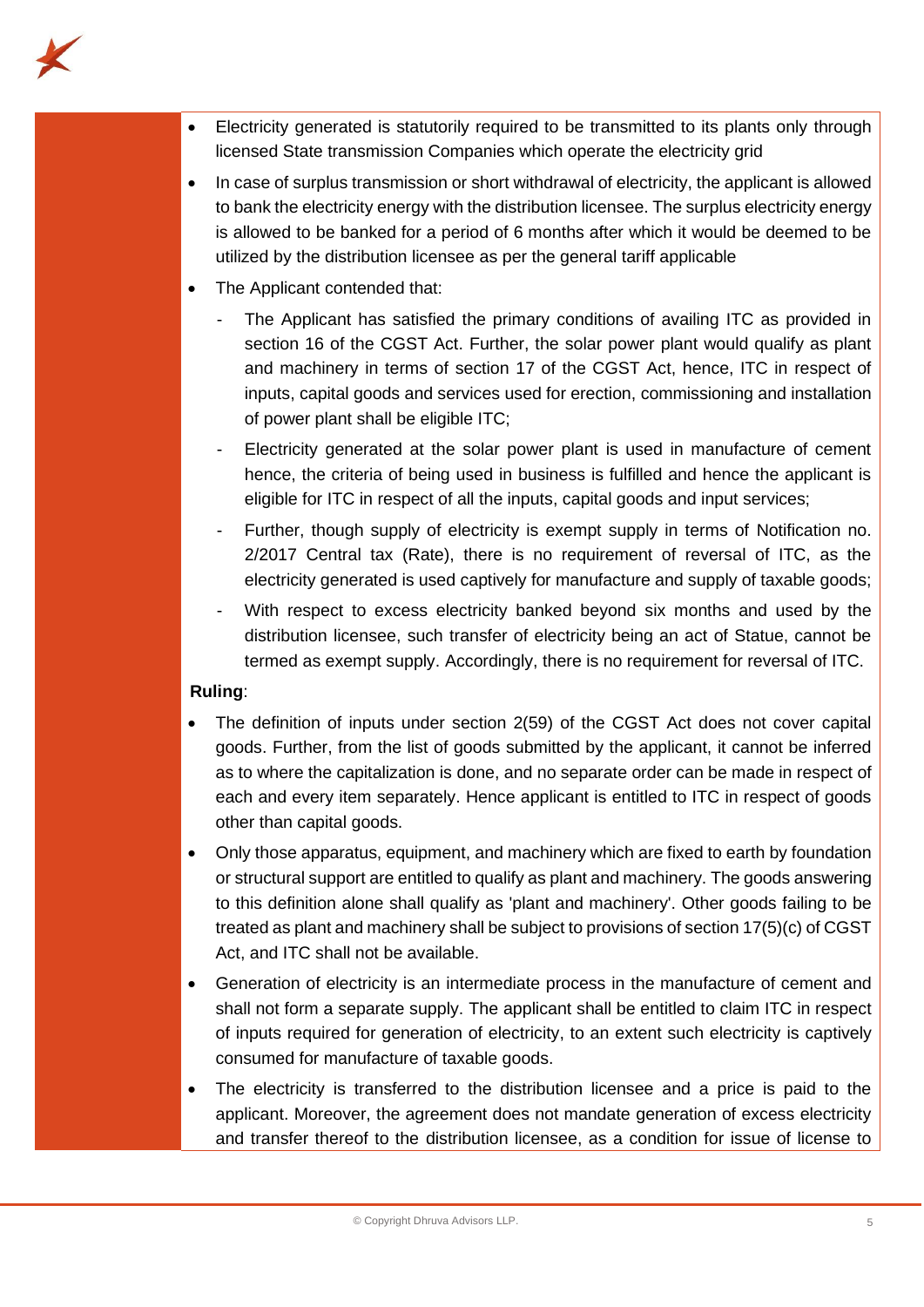

|                            | setup the solar power plant. Hence, transfer of surplus electricity shall be treated as<br>supply under GST.                                                                                                                                                                                                                                                                                                                                                                                                                                                                                                                                                                                                                                                                                                                                                                                                                                                                         |
|----------------------------|--------------------------------------------------------------------------------------------------------------------------------------------------------------------------------------------------------------------------------------------------------------------------------------------------------------------------------------------------------------------------------------------------------------------------------------------------------------------------------------------------------------------------------------------------------------------------------------------------------------------------------------------------------------------------------------------------------------------------------------------------------------------------------------------------------------------------------------------------------------------------------------------------------------------------------------------------------------------------------------|
|                            | Supply of electricity being exempt, the applicant would be required to reverse the ITC in<br>the prescribed manner.                                                                                                                                                                                                                                                                                                                                                                                                                                                                                                                                                                                                                                                                                                                                                                                                                                                                  |
| <b>Dhruva</b><br>$\bullet$ | The eligibility to claim ITC in respect of plant and machinery has been dealt in various                                                                                                                                                                                                                                                                                                                                                                                                                                                                                                                                                                                                                                                                                                                                                                                                                                                                                             |
| <b>Comments /</b>          | AARs and the position is litigious.                                                                                                                                                                                                                                                                                                                                                                                                                                                                                                                                                                                                                                                                                                                                                                                                                                                                                                                                                  |
| <b>Observations</b>        | The term 'Capital goods' under the erstwhile CENVAT Credit Rules, 2004 was defined<br>to include 'goods which are used outside the factory of the manufacturer of the Final<br>products for generation of electricity or for pumping of water for captive use within the<br>factory'. While there is no specific provision under the GST regime on this aspect,<br>however, the concept of 'used in a factory' also does not remain relevant. Also, there is<br>only a specific restriction qua credit on pipelines laid outside the factory premises under<br>Explanation to section 17. It will have to be seen as to how the judicial precedents on<br>eligibility of credit for generation of electricity (which is captively used for manufacturing<br>taxable goods) is dealt with by the GST Authorities in absence of any specific provisions.<br>It may be noted that there are multiple judicial precedents under the erstwhile regime<br>which have allowed such credits. |

|                         | 4. McAfee Software (India) Pvt. Ltd. - Bangalore <sup>4</sup>                                                                                                                                                                                                                                                                                                                                                                                                                                                                                                                                                                                                                                                                                   |
|-------------------------|-------------------------------------------------------------------------------------------------------------------------------------------------------------------------------------------------------------------------------------------------------------------------------------------------------------------------------------------------------------------------------------------------------------------------------------------------------------------------------------------------------------------------------------------------------------------------------------------------------------------------------------------------------------------------------------------------------------------------------------------------|
| <b>Issue for</b>        | Would marketing service qualify as 'Intermediary services'?                                                                                                                                                                                                                                                                                                                                                                                                                                                                                                                                                                                                                                                                                     |
| <b>Consideration</b>    |                                                                                                                                                                                                                                                                                                                                                                                                                                                                                                                                                                                                                                                                                                                                                 |
| <b>Discussion &amp;</b> | <b>Discussion:</b>                                                                                                                                                                                                                                                                                                                                                                                                                                                                                                                                                                                                                                                                                                                              |
| <b>Ruling</b>           | The Applicant is engaged in the sale of software security products and services. The<br>Applicant entered into a marketing services agreement with the parent company outside<br>India to provide marketing support services to support and facilitate selling, marketing<br>and distribution of products by the parent company and its affiliates. The scope of the<br>agreement would cover market research and forecasts, collection of data of target<br>market, identification of potential clients and business opportunities. Further, the<br>Applicant would be the point of contact for the customers in India and the overseas<br>parent company and facilitate communication between the existing and / or prospective<br>customers. |
|                         | The Applicant would maintain inventory of the parent company and demonstrate the<br>products to the potential clients in India. Further, the Applicant would provide other<br>ancillary services to the parent company on request. However, the Applicant shall have<br>no power or authority to conclude or accept any contracts on behalf of the parent<br>company.<br>The Applicant would be paid consideration on a cost-plus basis for these services.                                                                                                                                                                                                                                                                                     |
|                         |                                                                                                                                                                                                                                                                                                                                                                                                                                                                                                                                                                                                                                                                                                                                                 |

<sup>4</sup> Ruling no. KAR ADRG 56/2019 dated September 19, 2019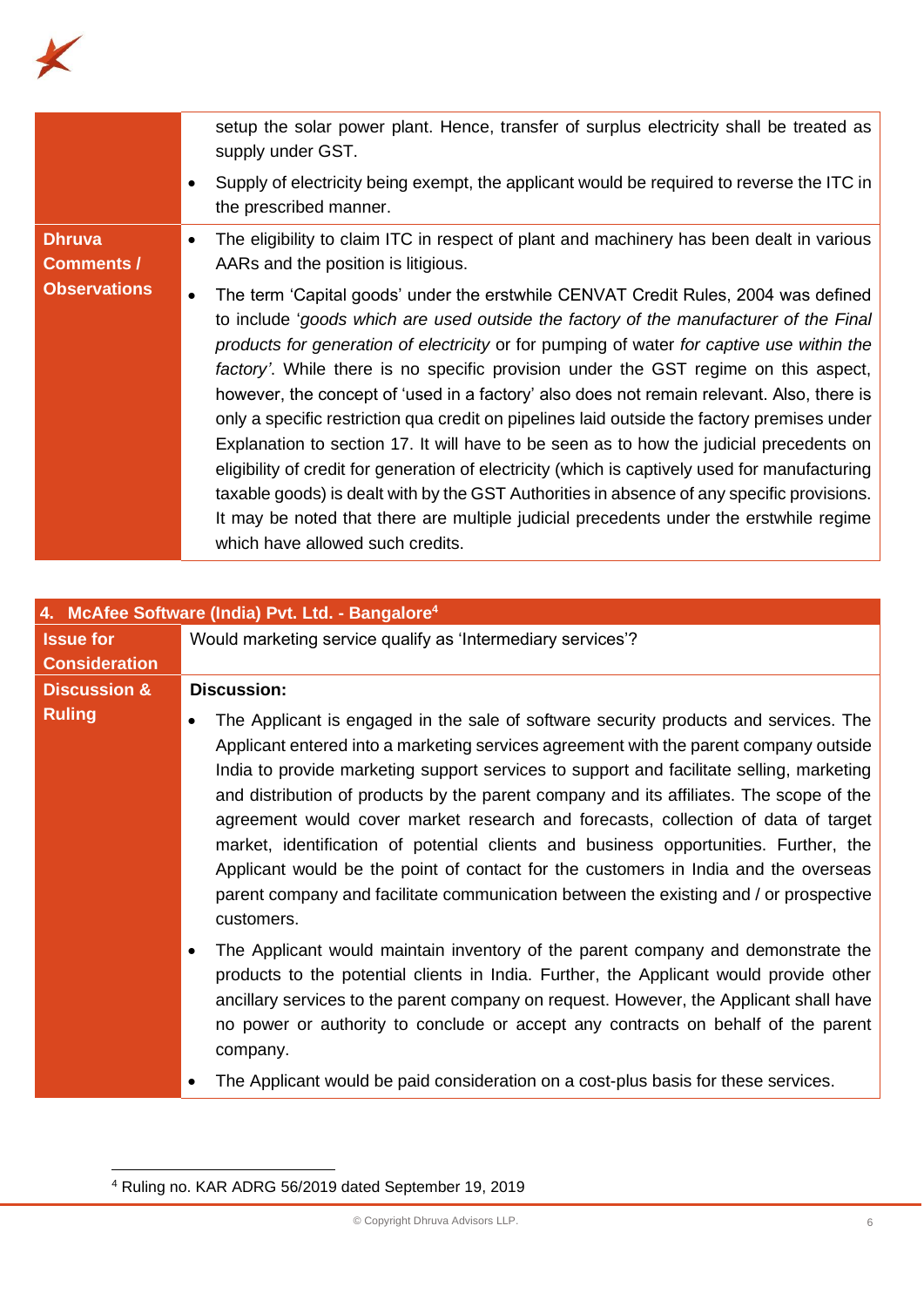

| The Authority observed that any person who arranges or facilitates the supply of goods<br>or services or both or securities between two or more persons would be covered under<br>the definition of 'Intermediary' as provided under section 2(13) of the IGST Act.                                                                                                                                                                           |
|-----------------------------------------------------------------------------------------------------------------------------------------------------------------------------------------------------------------------------------------------------------------------------------------------------------------------------------------------------------------------------------------------------------------------------------------------|
| The exception clause prescribed under the definition excludes a person who supplies<br>such goods or services or both or securities on his own account. 'Such' supply would<br>relate to the supply of such goods or services facilitated by the Applicant and not the<br>services provided by him.                                                                                                                                           |
| In the given case, the Applicant is not supplying the goods or services on his own<br>٠<br>account. The ultimate supply of goods or services is made by the parent directly and<br>hence, the Applicant would not fall within the scope of exception clause.                                                                                                                                                                                  |
| The definition of intermediary does not provide any condition regarding payment of<br>consideration as percentage of turnover or in any other prescribed manner. A person<br>who facilitates supply of goods or services or both or securities between two or more<br>persons shall qualify as an 'Intermediary' irrespective of manner of computation of the<br>consideration or manner of payment.                                          |
| <b>Ruling:</b>                                                                                                                                                                                                                                                                                                                                                                                                                                |
| The Authority concluded that the market support services provided by the Applicant to the<br>parent company would qualify as intermediary services. Such services are covered under<br>Service Accounting Code (SAC) 998599 i.e. Other support services not elsewhere covered.<br>The Authority didn't comment on 'Export of service' as it would be dependent on<br>determination of place of supply which is out of scope of the Authority. |
|                                                                                                                                                                                                                                                                                                                                                                                                                                               |

|                                           | 5. M/s ANSYS Software Pvt. Ltd - Bangalore <sup>5</sup>                                                                                                                                                                                                                                                                                                                                                                       |
|-------------------------------------------|-------------------------------------------------------------------------------------------------------------------------------------------------------------------------------------------------------------------------------------------------------------------------------------------------------------------------------------------------------------------------------------------------------------------------------|
| <b>Issues for</b><br><b>Consideration</b> | Whether the marketing and pre-sales technical services would qualify as 'Intermediary<br>$\bullet$<br>services'?                                                                                                                                                                                                                                                                                                              |
|                                           | Whether post sales technical support services would fall under the ambit of 'Intermediary<br>services'?                                                                                                                                                                                                                                                                                                                       |
| <b>Discussion &amp;</b>                   | <b>Discussion:</b>                                                                                                                                                                                                                                                                                                                                                                                                            |
| <b>Ruling</b>                             | The Applicant, inter alia, is engaged in the business distribution of off the shelf software<br>in India, the proprietary ownership of which lies with the parent company situated outside<br>India. The Applicant is in the process of entering into two separate agreement with its<br>parent company, first for marketing and pre-sales technical support services and second<br>for post sales technical support service. |
|                                           | Both agreements shall be mutually exclusive. Further, post sales technical services may<br>not necessarily flow as a result of the marketing and the pre-sales technical services.                                                                                                                                                                                                                                            |
|                                           | Marketing and pre-sales technical services:                                                                                                                                                                                                                                                                                                                                                                                   |
|                                           | The agreement for provisions of marketing and pre-sales technical support services<br>would cover functions of the Applicant regarding understanding the customer's                                                                                                                                                                                                                                                           |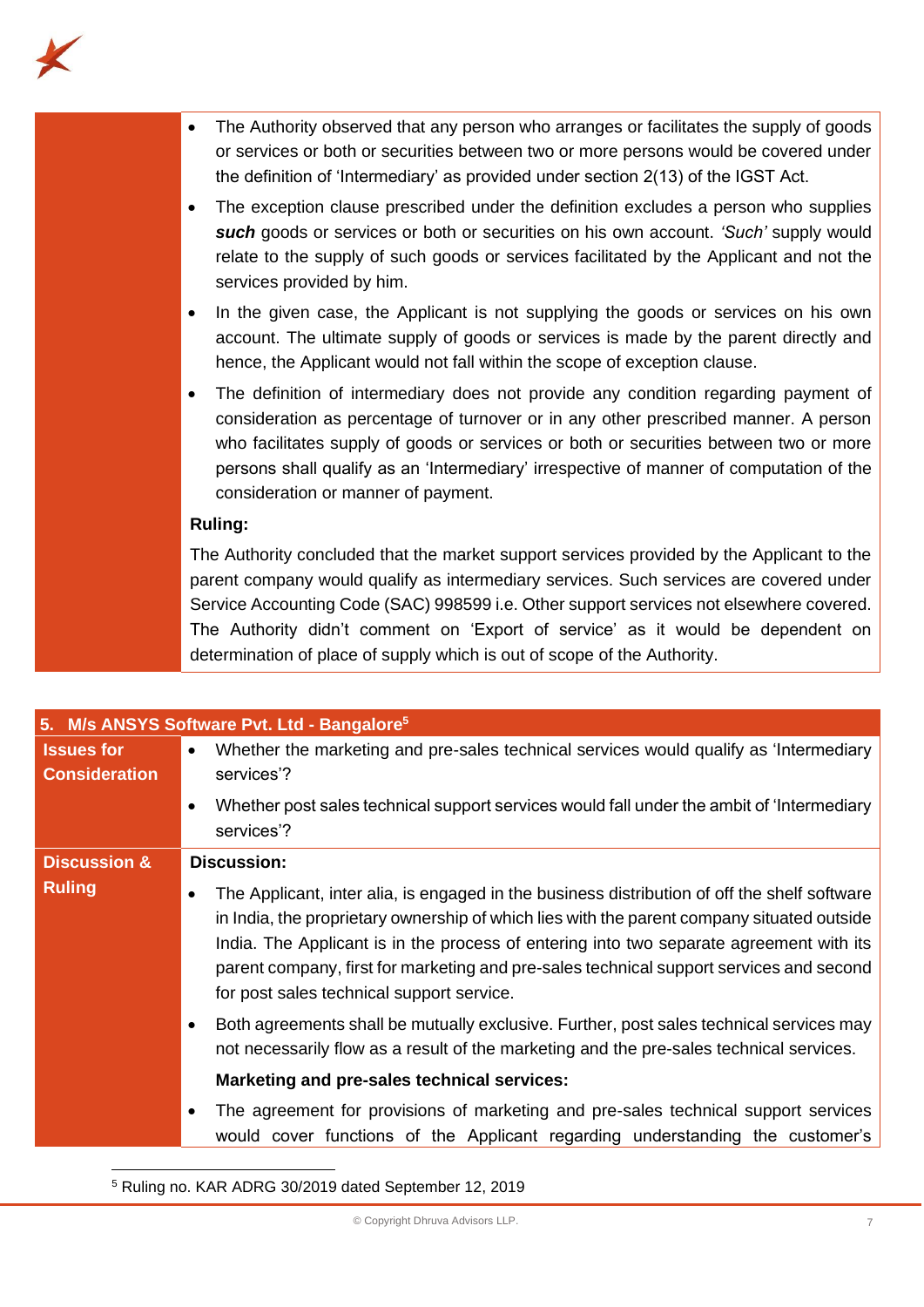

requirements, demonstration of solutions to the potential customers using the software, exploration of new business opportunities, co-ordination between the parent company and customer for signing of software license agreement and collection of the consideration. The order of such software would be directly raised on the parent company.

- The consideration in respect of such marketing and pre-sales support services shall be calculated based on fixed percentage of the sales value.
- The Authority observed that the Applicant is performing all the necessary pre-sale coordination work so that the parent company can make the supply of the relevant software. Such performance of services would facilitate supply of goods or services or both by the parent company to the customers. Further, since the Applicant is not making the supply in its own account, the Applicant would be covered under the definition of an 'intermediary'.

# **Post sales technical support services**

- Post sales of the software, the customer in India would be entitled to technical enhancement and customer support services for a specified period. Further, after the completion of the period, the customer may also extend the service for further period. The parent company would provide upgradation services for such software to the customers. However, the parent company would engage the Applicant under the second agreement for providing 24\*7 customer support for any technical support in using the software on its behalf. Such support shall be provided by the Applicant through e-mail, telephone or over internet.
- The remuneration for such support services would be calculated as a percentage of sales value or as may be mutually agreed.
- The Authority observed that -
	- The services are provided by the Applicant on behalf of the parent company in respect of which the parent company would be liable to pay consideration to the Applicant. Hence, the parent company would qualify as 'Recipient' of the service as per section 2(105) of the CGST Act.
	- The services would be classified under SAC 998313 i.e. Information Technology consulting and support services.
	- The manner of computing the value of supply is merely method adopted to value the supply and hence, it would not change the nature of services provided.

# **Ruling:**

The marketing and pre-sales services provided by the Applicant shall be qualified as intermediary services, whereas, the post sales services provided by the Applicant would be classified under information technology consulting and support services.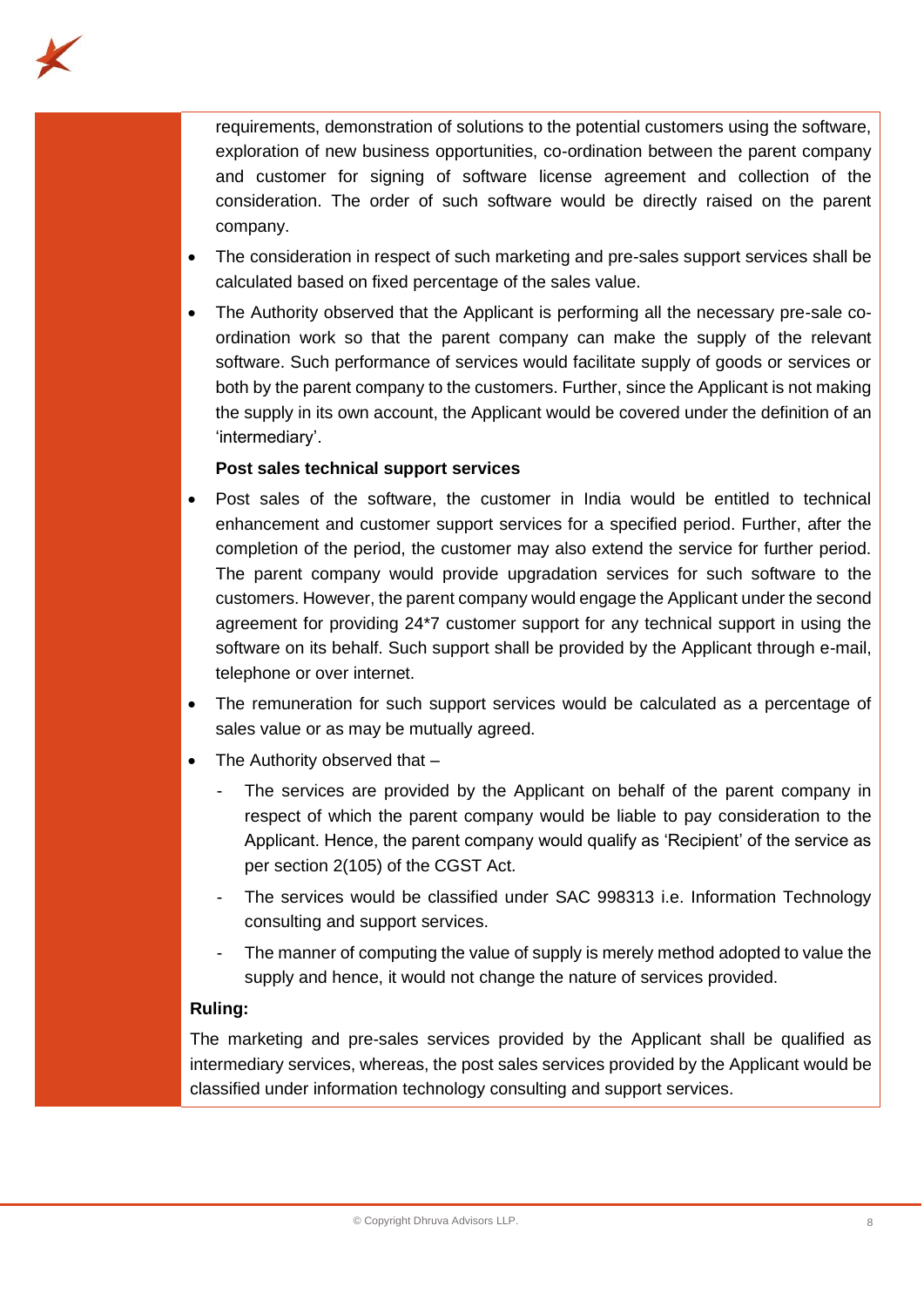

|                         | 6. M/s Infernia India Pvt. Ltd - Karnataka <sup>6</sup>                                                                                                                                                                                                                                                                                                                                                                                                                                                                                                                                                                                                                                                                                                                                                                                                 |
|-------------------------|---------------------------------------------------------------------------------------------------------------------------------------------------------------------------------------------------------------------------------------------------------------------------------------------------------------------------------------------------------------------------------------------------------------------------------------------------------------------------------------------------------------------------------------------------------------------------------------------------------------------------------------------------------------------------------------------------------------------------------------------------------------------------------------------------------------------------------------------------------|
| <b>Issues for</b>       | Whether the pre-sales and marketing services would qualify as 'Intermediary services'?                                                                                                                                                                                                                                                                                                                                                                                                                                                                                                                                                                                                                                                                                                                                                                  |
| <b>Consideration</b>    |                                                                                                                                                                                                                                                                                                                                                                                                                                                                                                                                                                                                                                                                                                                                                                                                                                                         |
| <b>Discussion &amp;</b> | <b>Discussion:</b>                                                                                                                                                                                                                                                                                                                                                                                                                                                                                                                                                                                                                                                                                                                                                                                                                                      |
| <b>Ruling</b>           | The Applicant is predominantly engaged in software development services. Along with<br>it, the Applicant entered into pre-sale and marketing services agreement with parent<br>company outside India to provide services related to marketing research. The service<br>includes making sales presentation and educating potential customers about the benefit<br>and salient features of the product offered by parent company. The scope of the<br>agreement covered:                                                                                                                                                                                                                                                                                                                                                                                  |
|                         | assisting parent company through the co-ordination of sales promotion and<br>advertising for its products in India.                                                                                                                                                                                                                                                                                                                                                                                                                                                                                                                                                                                                                                                                                                                                     |
|                         | conduct market research and<br>-                                                                                                                                                                                                                                                                                                                                                                                                                                                                                                                                                                                                                                                                                                                                                                                                                        |
|                         | provide informational, educational and service programs in India as may be<br>requested by parent company.                                                                                                                                                                                                                                                                                                                                                                                                                                                                                                                                                                                                                                                                                                                                              |
|                         | The Applicant stated that they have not entered into negotiation of contractual terms and<br>price with respect to product sold by parent company. The decisions related to pricing<br>with customers were at the sole discretion of the parent company and the Applicant gets<br>compensation irrespective of whether there is sale of products or not. Hence, the<br>services provided by the Applicant are on a principal-to-principal basis and not in the<br>capacity of agent or broker. Accordingly, the services provided does not qualify to be an<br>intermediary. The Applicant also relied on the advance ruling of GoDaddy India Web<br>Services Pvt. Ltd. [Ruling no. AAR/ST/08/2016 dated March 04, 2016] and The<br>Universal Services India Private Limited [Ruling no. AAR/ST/07/2016 dated March 04,<br>2016] of Service tax regime. |
|                         | The Authority emphasised on the definition of intermediary and observed that any<br>person who arranges or facilitates the supply of goods or services or both or securities<br>between two or more persons would be covered under definition of 'Intermediary' as per<br>definition of section 2(13) of the IGST Act.                                                                                                                                                                                                                                                                                                                                                                                                                                                                                                                                  |
|                         | The authorities admitted that the Applicant did not supply the goods to the customers.<br>However, the Applicant acted as the conduit, the bridge, the go-getter who created<br>visibility for the parent company and thus facilitated or enabled the sale of their goods<br>the customers. The action of the Applicant, therefore, falls in the definition of<br>intermediary.                                                                                                                                                                                                                                                                                                                                                                                                                                                                         |
|                         | With regards to applicability of advance ruling of GoDaddy India, the Authority held that<br>the role of GoDaddy India was purely advisory in nature and it was restricted to advising<br>its parent company about the places where advertisements should be placed or located.<br>Also, there was no third person with whom GoDaddy India interacted. In the present                                                                                                                                                                                                                                                                                                                                                                                                                                                                                   |

<sup>6</sup> Ruling no. KAR ADRG 31/2019 dated September 12, 2019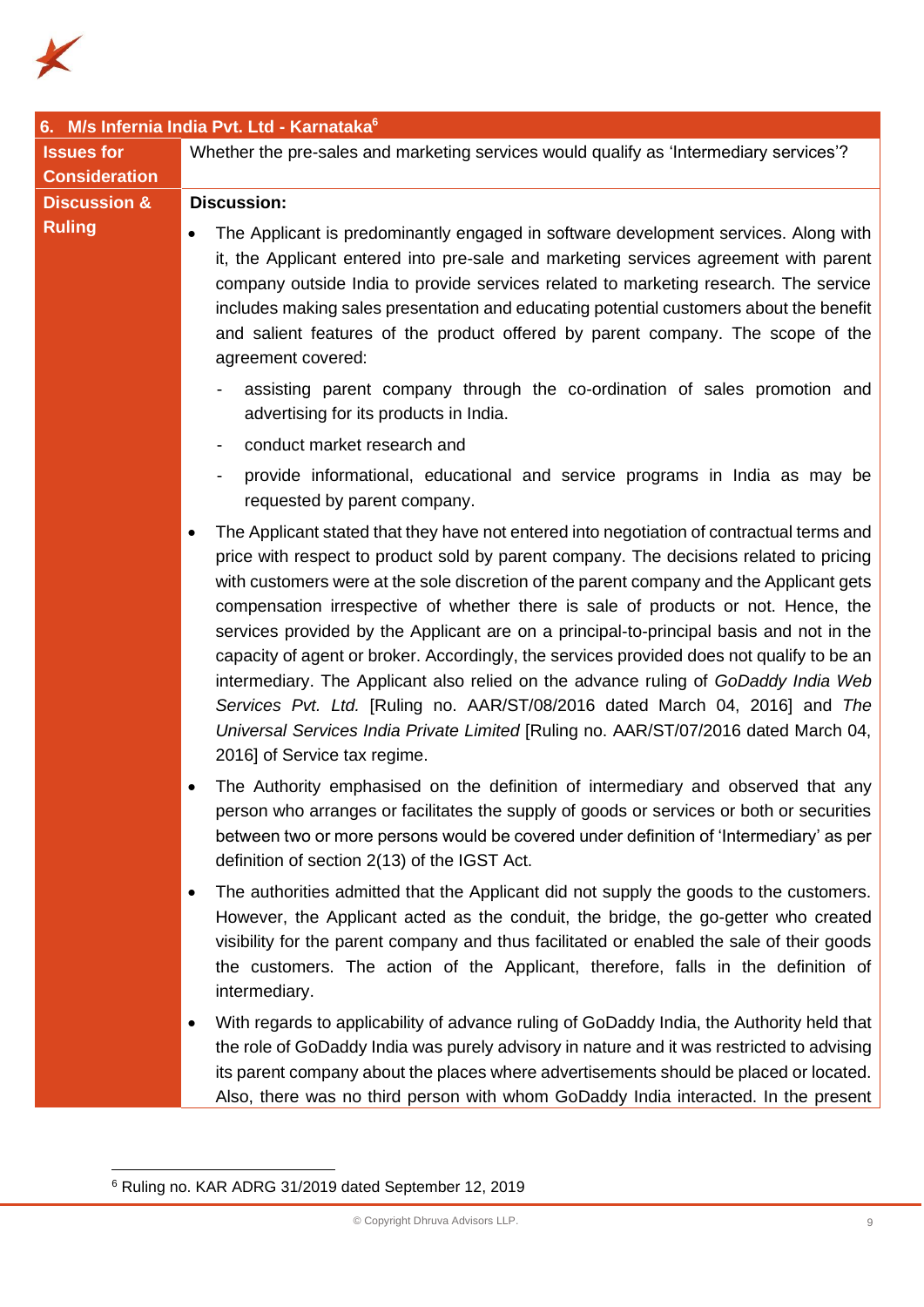

|                                                           | case the Applicant had direct contact with the customers in India forming a triumvirate<br>which is considered to be an essential feature of an Intermediary services.                                                                                                                                                                                                                                                                                                                                                                                       |
|-----------------------------------------------------------|--------------------------------------------------------------------------------------------------------------------------------------------------------------------------------------------------------------------------------------------------------------------------------------------------------------------------------------------------------------------------------------------------------------------------------------------------------------------------------------------------------------------------------------------------------------|
|                                                           | <b>Ruling:</b>                                                                                                                                                                                                                                                                                                                                                                                                                                                                                                                                               |
|                                                           | The Authority concluded that the pre-sale and market services provided by the Applicant<br>to the parent company would qualify as intermediary services                                                                                                                                                                                                                                                                                                                                                                                                      |
| <b>Dhruva</b><br><b>Comments /</b><br><b>Observations</b> | The services would qualify as an 'intermediary service' if they involve 'arranging' or<br>'facilitating' i.e. if it can be established that the services provided by a service provider<br>aid / facilitate the provision of the main service between two or more persons. However,<br>if it can be established that the services are independent services and there is no nexus<br>/ incidental nexus with the main service, the same would not qualify as 'intermediary<br>service'.                                                                       |
|                                                           | Most of the contractual arrangements under consideration have been entered into on a<br>٠<br>principal to principal basis and entail provision of services by the provider to the<br>recipient. The Authorities have opined that the said arrangements are 'intermediary<br>service' even if there is an indirect/ remote nexus to a third person. There are multiple<br>Advance Rulings that have been issued on the issue, and most are pro-revenue. It is<br>important that a detailed circular is issued as soon as possible to avoid future litigation. |
|                                                           | It is also relevant to note that the 139 <sup>th</sup> Report of Parliamentary Standing Committee on<br>Commerce suggested of doing away with the definition of intermediary services and to<br>change the place of supply rule in respect of such intermediary services. It is time the<br>said recommendation is accepted by making the required amendments in the IGST Act.                                                                                                                                                                               |

| 7. Humble Mobile Solutions Pvt. Ltd. - Karnataka <sup>7</sup> |                                                                                                                                                                                                                                                                                                                                                                                                                                                                                                                                                                                                                                                                                                                                            |
|---------------------------------------------------------------|--------------------------------------------------------------------------------------------------------------------------------------------------------------------------------------------------------------------------------------------------------------------------------------------------------------------------------------------------------------------------------------------------------------------------------------------------------------------------------------------------------------------------------------------------------------------------------------------------------------------------------------------------------------------------------------------------------------------------------------------|
| <b>Issue for</b><br><b>Consideration</b>                      | Whether the applicant is liable to pay tax for supply of services by another person through<br>the e-commerce platform operated and maintained by the applicant.                                                                                                                                                                                                                                                                                                                                                                                                                                                                                                                                                                           |
| <b>Discussion &amp;</b><br><b>Ruling</b>                      | <b>Discussion:</b><br>The applicant operates an electronic platform called 'DriveU' which enables the<br>customers using such platform to avail services of car drivers.<br>The platform allows the drivers to list their services which in turn enables the customers<br>to book and avail their services. The drivers who offer their services on the platform are<br>individuals and independent service providers. Further, the terms and conditions hosted<br>on the DriveU website expressly provide that the drivers are independent service<br>providers and are not employees of the applicant. There is privity of contract between<br>the driver and customer and the applicant is not a party to such agreement (i.e. there is |
|                                                               | no tripartite agreement).<br>The drivers are charged a service fee by the applicant (plus applicable GST) for using<br>the electronic platform and the applicant duly deposits the GST so collected into the<br>Indian Government Treasury.                                                                                                                                                                                                                                                                                                                                                                                                                                                                                                |

<sup>7</sup> Ruling no. KAR ADRG 58/ 2019, dated September 19, 2019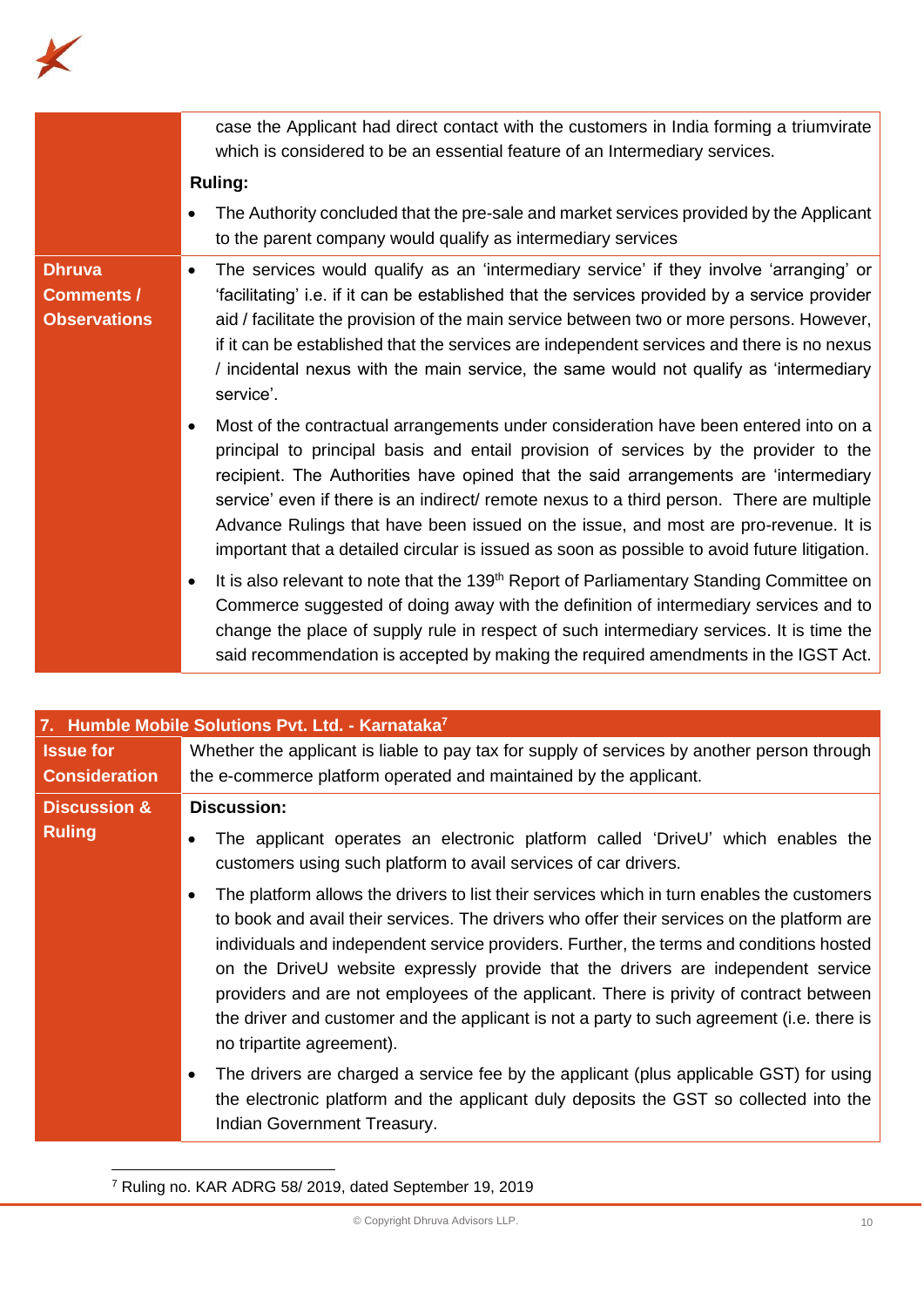

- The customer is provided with 2 payments options:
	- Payment in cash directly to the driver; or
	- Electronic payments.

Under second option, the customer makes a payment through online payment gateways to the applicant who in turn remits the proceeds to the respective drivers (after deduction of appropriate taxes under the Income-tax Act, 1961).

- In the instant case, the entire gamut can be split as under:
	- Provision of drivers to customers In such case, the applicant is only acting as a facilitator between the drivers and the customers and there is privity of contract between the driver and the customer.
	- E-commerce services to the drivers The applicant acts as an e-commerce platform service provider and the driver is the recipient of such service and is liable to pay to the applicant a fee for using such online platform services.
	- Provision of manpower service by the drivers to the customers The drivers are not employees of the applicant and the applicant only provides a platform to the drivers for providing their services. Thus, the contract entered into between the customer and driver is on principal-to-principal basis as the customer also has the option of making the payment directly to the driver or electronically to the driver (through the applicant).
- Section 9(5) of the CGST Act was referred which notifies categories of services for which the tax shall be paid by the e-commerce operator. Notification no. 17/2017- Central Tax dated June 28, 2017, in pursuance to the said section has notified the below services, for which an e-commerce operator is liable to pay GST:
	- *(i) services by way of transportation of passengers by a radio-taxi, motorcab, maxicab and motor cycle;*

*(ii) & (iii) …….*

- It is evident that the services provided by the drivers do not fall in the above category, as they drive the vehicles of the customers and thus are not providing transportation service by taxi, motorcab and the likes. The AAR held that no GST liability is triggered in respect of the payments received by the applicant on behalf of the drivers (in cases where electronic payment options are used by the customers) as the services provided by the drivers are not covered under Notification no. 17/2017 and hence not covered under section 9(5) of the CGST Act.
- Further, Section 52 of the CGST Act provides for collection of tax at source which mandates every E-commerce operator, not being an agent, to collect an amount at a rate to be notified (but not exceeding 1%) on the net value of taxable supplies made through it by other suppliers where the consideration in respect to such supplies is to be collected by such electronic commerce operator. The AAR held that the TCS provisions would be applicable in the instant cases and that every person who supplies goods or services or both (other than those supplies specified under section 9(5)), through an E-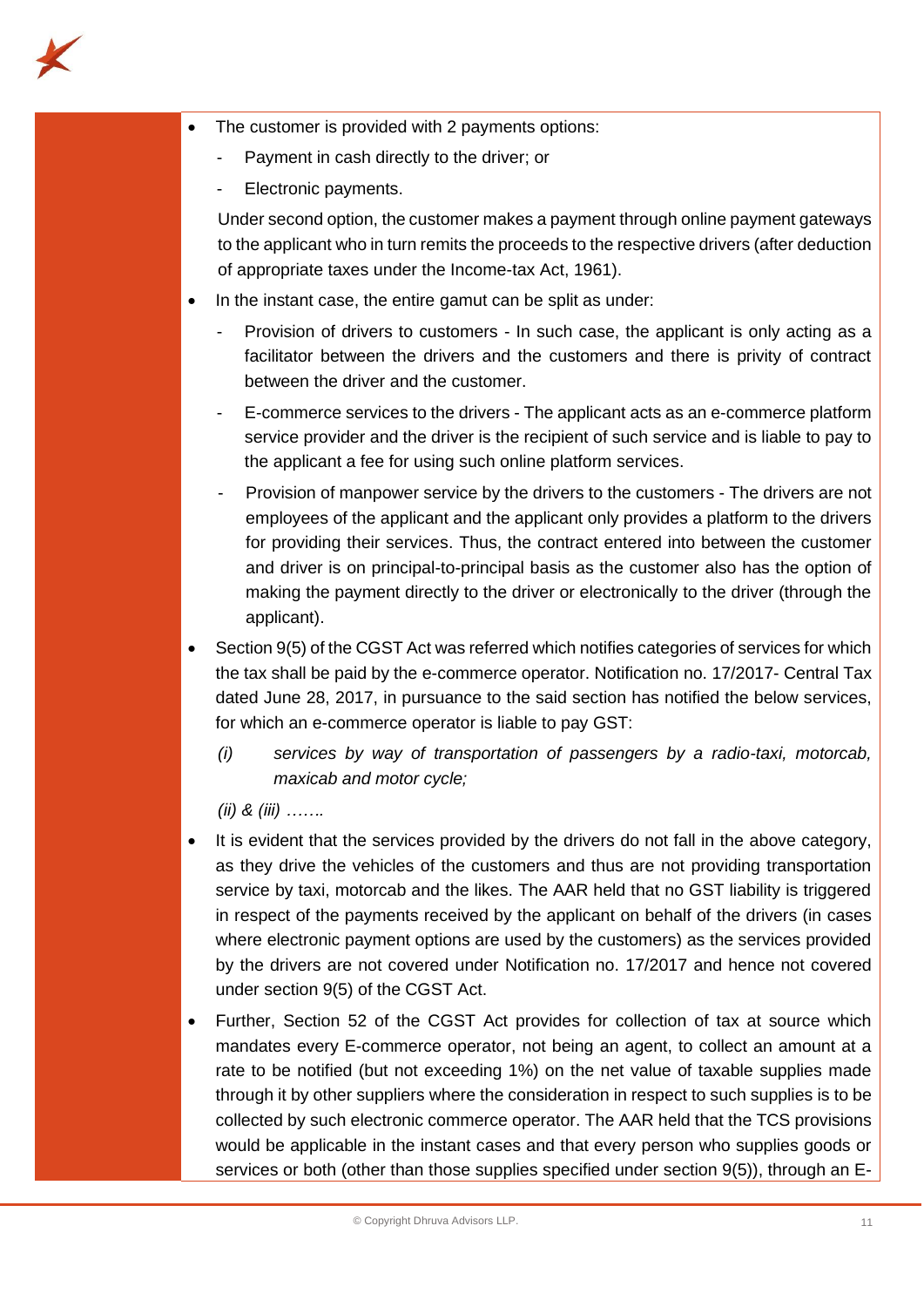

commerce operator who is required to collect tax at source under section 52 is mandatorily required to be registered under section 24 of the CGST Act.

## **Ruling:**

The applicant is not liable to pay GST under section 9(5) of the CGST Act. However, the Applicant is required to collect tax under section 52 on the net value of taxable supplies made by the drivers, only to the extent where the applicant receives the consideration and not when the consideration is directly paid to the driver.

# **Dhruva Comments / Observations**

The ruling at Para 10.2 makes an observation that every person who supplies goods or services or both (other than those supplies specified under Section 9(5) of CGST Act, through an e-commerce operator who is required to collect tax at source under section 52 is liable to be registered compulsorily under section 24 of the CGST Act. It is however relevant to note that the FAQs pertaining to TCS issued by CBIC on September 28, 2018, clarify that Notification no. 65/2017 - Central Tax dated November 15, 2017 exempts the suppliers [other than those covered under section 9(5) of the CGST Act] from obtaining a registration where such suppliers do not have a turnover that exceeds  $\bar{\tau}$  20 lakhs (or  $\bar{\tau}$  10 lakhs in case of specified special category States) in a financial year. The FAQ goes on to state that since such suppliers are not liable for registration, ecommerce operators are not required to collect TCS on supplies by such persons. Though the FAQ has clarified that such transactions should be outside the ambit of TCS liability, the provisions of section 52 of the CGST Act, creates a liability for the e-commerce operator for supplies made by all supplier and does not restrict it only to registered taxable persons.

|                                          | 8. M/s Karnataka Food & Civil Supplies Corporation - Karnataka <sup>8</sup>                                                                                                                                                                                                                                                                  |
|------------------------------------------|----------------------------------------------------------------------------------------------------------------------------------------------------------------------------------------------------------------------------------------------------------------------------------------------------------------------------------------------|
| <b>Issue for</b><br><b>Consideration</b> | Whether services of storage of food commodities at the Godown of Central Warehousing<br>Corporation (CWC), Belgaum, liable to GST on the entire value or only in relation to storage<br>of taxable commodities?                                                                                                                              |
| <b>Discussion &amp;</b>                  | <b>Discussion:</b>                                                                                                                                                                                                                                                                                                                           |
| <b>Ruling</b>                            | The Applicant, a Government Company, is in the business of distributing agricultural<br>$\bullet$<br>commodities under the Public Distribution System (PDS). It has entered into an<br>agreement with CWC for providing storage area, for storing the taxable as well as<br>exempt commodities.                                              |
|                                          | The CWC has charged GST on the entire amount per the warehousing agreement,<br>$\bullet$<br>however, the applicant has sought an Advance Ruling to determine whether entire<br>storage charges are liable to tax or only to the extent of storing taxable goods, in light of<br>the exemption available for storage of agricultural produce. |
|                                          | The AAR examined the agreement executed between the Applicant and CWC and<br>$\bullet$<br>observed as follows:                                                                                                                                                                                                                               |
|                                          | The Applicant shall store commodities either belonging to him or to his clients;                                                                                                                                                                                                                                                             |

<sup>8</sup> Ruling No. KAR ADRG 112/2019 dated September 30, 2019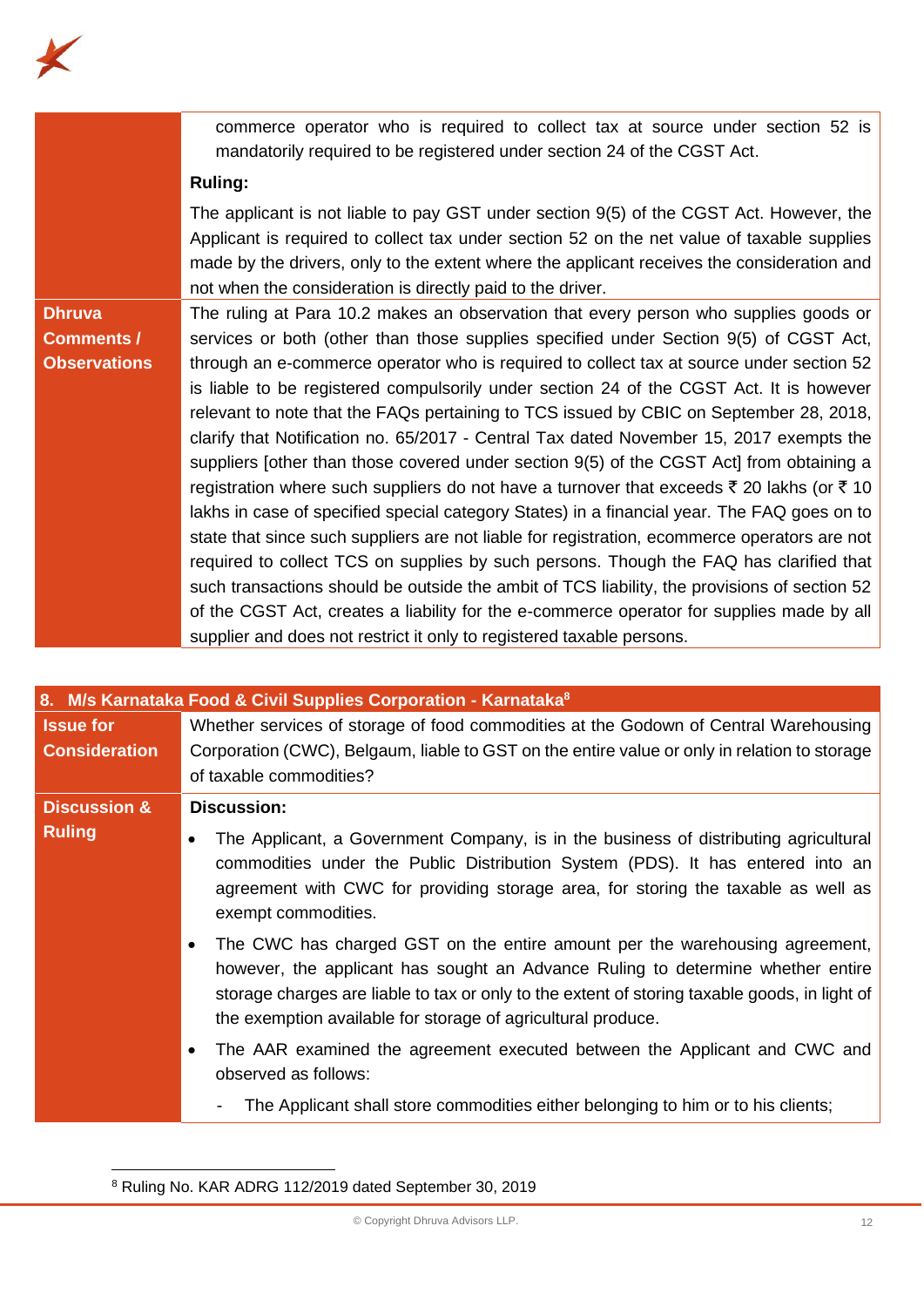

|                                                           | The storage charges shall be payable on gross area basis depending on the space<br>utilised for storage;                                                                                                                                                                                                                                                                                                                                                                                                                                                                                                                                                                                                                                                                                                                                                                         |
|-----------------------------------------------------------|----------------------------------------------------------------------------------------------------------------------------------------------------------------------------------------------------------------------------------------------------------------------------------------------------------------------------------------------------------------------------------------------------------------------------------------------------------------------------------------------------------------------------------------------------------------------------------------------------------------------------------------------------------------------------------------------------------------------------------------------------------------------------------------------------------------------------------------------------------------------------------|
|                                                           | Applicant shall make own arrangements for insurance of stock & seek<br>clearances/permissions for storage. Further, the applicant is allowed to maintain<br>own stock accounting, deploy own security personnel, install separate sub-meter<br>and electricity charges be paid on actuals;                                                                                                                                                                                                                                                                                                                                                                                                                                                                                                                                                                                       |
|                                                           | Applicant is entitled to remove its goods at their own cost and hand over the Godown<br>$\overline{\phantom{a}}$<br>to CWC after restoring it to the original condition;                                                                                                                                                                                                                                                                                                                                                                                                                                                                                                                                                                                                                                                                                                         |
|                                                           | Applicant cannot sub-let the premises to third party.                                                                                                                                                                                                                                                                                                                                                                                                                                                                                                                                                                                                                                                                                                                                                                                                                            |
|                                                           | <b>Ruling:</b>                                                                                                                                                                                                                                                                                                                                                                                                                                                                                                                                                                                                                                                                                                                                                                                                                                                                   |
|                                                           | Based on the terms and conditions set out in the agreement, the Authority observed that<br>the services provided by CWC is renting of an immovable property, taxable at 18% and not<br>storage services.                                                                                                                                                                                                                                                                                                                                                                                                                                                                                                                                                                                                                                                                         |
| <b>Dhruva</b><br><b>Comments /</b><br><b>Observations</b> | In the aforesaid agreement, it was stated that CWC is providing storage space to the<br>$\bullet$<br>Applicant. The Agreement was not for leasing / renting. The Applicant had to arrange<br>for insurance cover and permissions mandatorily. Additionally, an option was provided<br>to the Applicant for arranging its own security subject to overall discipline and control of<br>CWC's warehouse manager, conduct stock accounting etc.                                                                                                                                                                                                                                                                                                                                                                                                                                     |
|                                                           | Under the erstwhile Service tax regime, the TRU issued a circular F. No. B11/1/2002-<br>TRU dated August 1, 2002 wherein it was clarified that It is clarified that the services<br>provided by public / private warehouses, <b>Central Warehousing Corporation</b> , Airport<br>authorities, Railways, Inland Container Depots, CFS, Storage godown and tankers<br>operated by private individuals are covered. The services include space to keep goods,<br>loading/unloading and stacking of goods, keeping inventory of goods, security<br>arrangement, providing insurance cover etc. However, mere renting of storage premises<br>cannot be said to be in the nature of service provided for storage or warehousing of<br>goods. Essential test is whether the storage keeper provides for security of goods,<br>stacking, loading/unloading of goods in the storage area. |
|                                                           | It is also relevant to note that according to the website of CWC, the corporate mission is<br>to provide integrated warehousing infrastructure and other logistics services. CWC's<br>objective is to provide storage and warehousing activities of goods including agricultural<br>produce. However, in the present facts as reported, there is no clarity on what services<br>CWC was providing to the Applicant.                                                                                                                                                                                                                                                                                                                                                                                                                                                              |

| 9. M/s Aquarelle India Pvt Ltd - Karnataka <sup>9</sup> |                                                                                        |
|---------------------------------------------------------|----------------------------------------------------------------------------------------|
| <b>Issues for</b>                                       | Whether the delivery of the possession of the assets that are fastened to the building |
| <b>Consideration</b>                                    | and on which no credit has been availed under pre-GST regime, would amount to supply   |
|                                                         | under section 7 of CGST Act?                                                           |

<sup>9</sup> Ruling no. KAR ADRG 63/2019 dated September 20, 2019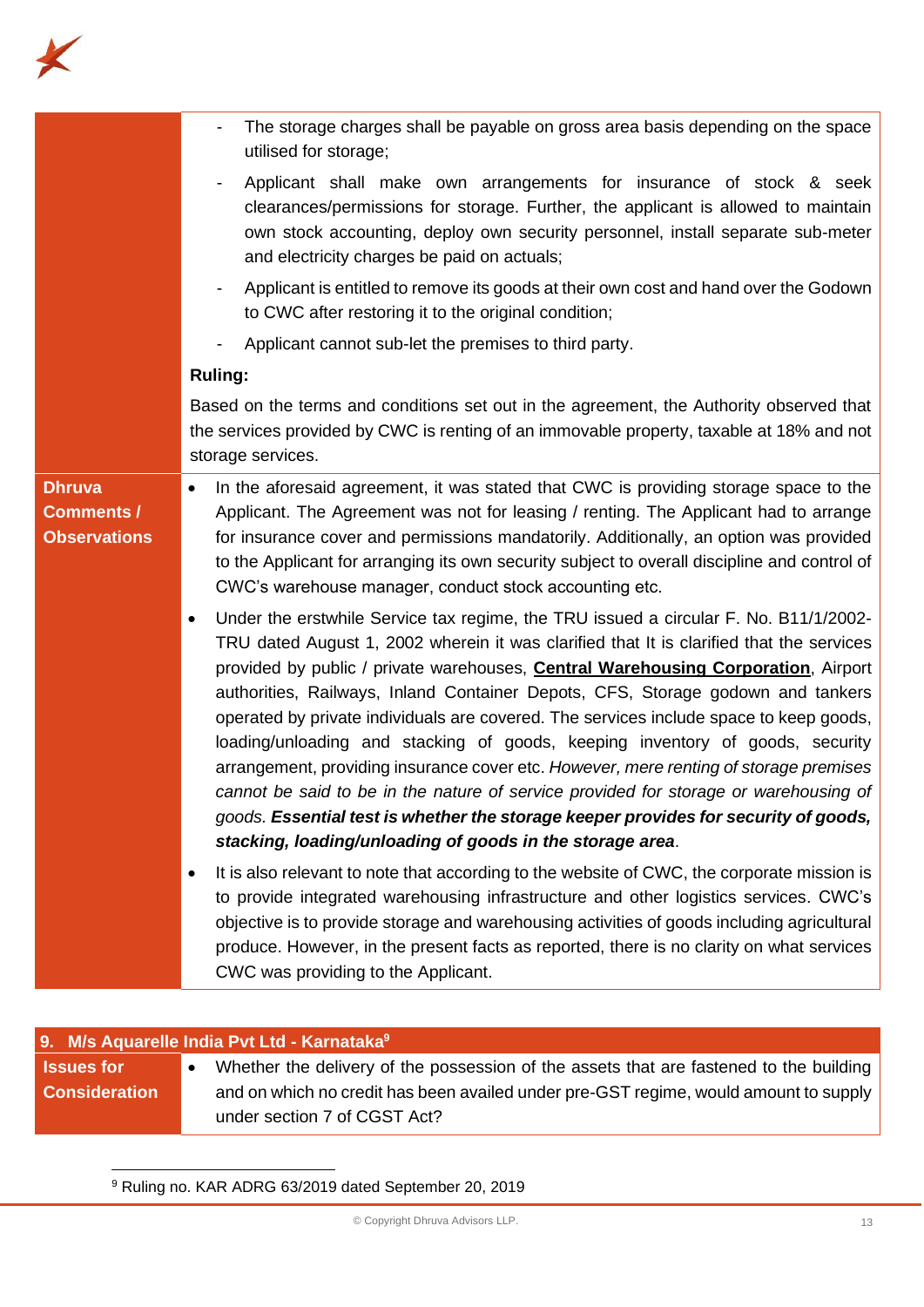

|                         | If yes, whether the value appearing in the books as on date of disposal may be construed<br>$\bullet$<br>as 'open market value' for discharging GST as per rule 27 of CGST Rules?                                                                                                                                                                            |
|-------------------------|--------------------------------------------------------------------------------------------------------------------------------------------------------------------------------------------------------------------------------------------------------------------------------------------------------------------------------------------------------------|
| <b>Discussion &amp;</b> | <b>Discussion:</b>                                                                                                                                                                                                                                                                                                                                           |
| <b>Ruling</b>           | The Applicant had taken an office on lease in Bengaluru from where it is providing<br>$\bullet$<br>various services. The said office was taken on lease from July 2011 to June 2022. There<br>were various fixtures which were installed in the premises. The assets were capitalized<br>in books of accounts and no credit was taken in the pre-GST regime. |
|                         | The Applicant wishes to vacate this premise in the near future. The possession of the<br>$\bullet$<br>premises will be handed over to the owner along with the fixtures which cannot be<br>dismantled on vacating the premises. No consideration would be received by the<br>Applicant for such disposal of assets.                                          |
|                         | The Applicant contended as follows:                                                                                                                                                                                                                                                                                                                          |
|                         | The assets were put to use in the pre-GST regime without the availment of credit<br>and the disposal of assets in the GST regime should not amount to supply and<br>thereby not liable to GST;                                                                                                                                                               |
|                         | Treating the transaction as <i>supply</i> in terms of Schedule II of the CGST Act, might<br>$\blacksquare$<br>lead to double taxation, which goes against the spirit of GST law.                                                                                                                                                                             |
|                         | If the transaction is treated as supply, then the value for such capital goods shall be<br>$\overline{\phantom{a}}$<br>determined in terms of Rule 27 of CGST Rules.                                                                                                                                                                                         |
|                         | The Authority observed as follows:                                                                                                                                                                                                                                                                                                                           |
|                         | The transaction is not covered under para 1 of Schedule I of the CGST Act since the<br>input tax credit has not been availed on the same and thereby is not covered under<br>section 7(1)(c) of the CGST Act;                                                                                                                                                |
|                         | The transaction is covered within para 4(a) of Schedule II of the CGST Act, since<br>there is disposal of assets. It is immaterial whether transaction is with or without<br>consideration;                                                                                                                                                                  |
|                         | The amendment made in section 7 of CGST Act, whereby a new sub-clause (1A)<br>was inserted w.e.f. February 01, 2019 would not be relevant in the present case if<br>the transaction has been concluded before the effective date of the amendment;                                                                                                           |
|                         | In terms of section 2(31)(b) of the CGST Act, consideration includes the monetary<br>value of any act or forbearance in response to supply of goods / services. Writing off<br>value of assets in the balance sheet by the Applicant is an act for transfer of property<br>in assets and this monetary value would form consideration for the supply;        |
|                         | The amount of consideration should be determined in terms of Rule 27, 30 and 31<br>of the CGST Rules.                                                                                                                                                                                                                                                        |
|                         | <b>Ruling:</b>                                                                                                                                                                                                                                                                                                                                               |
|                         | The transfer of assets fastened to the building will amount to supply under section 7 of<br>CGST Act.                                                                                                                                                                                                                                                        |
|                         | The value of supply would be determined by the following (in same order):                                                                                                                                                                                                                                                                                    |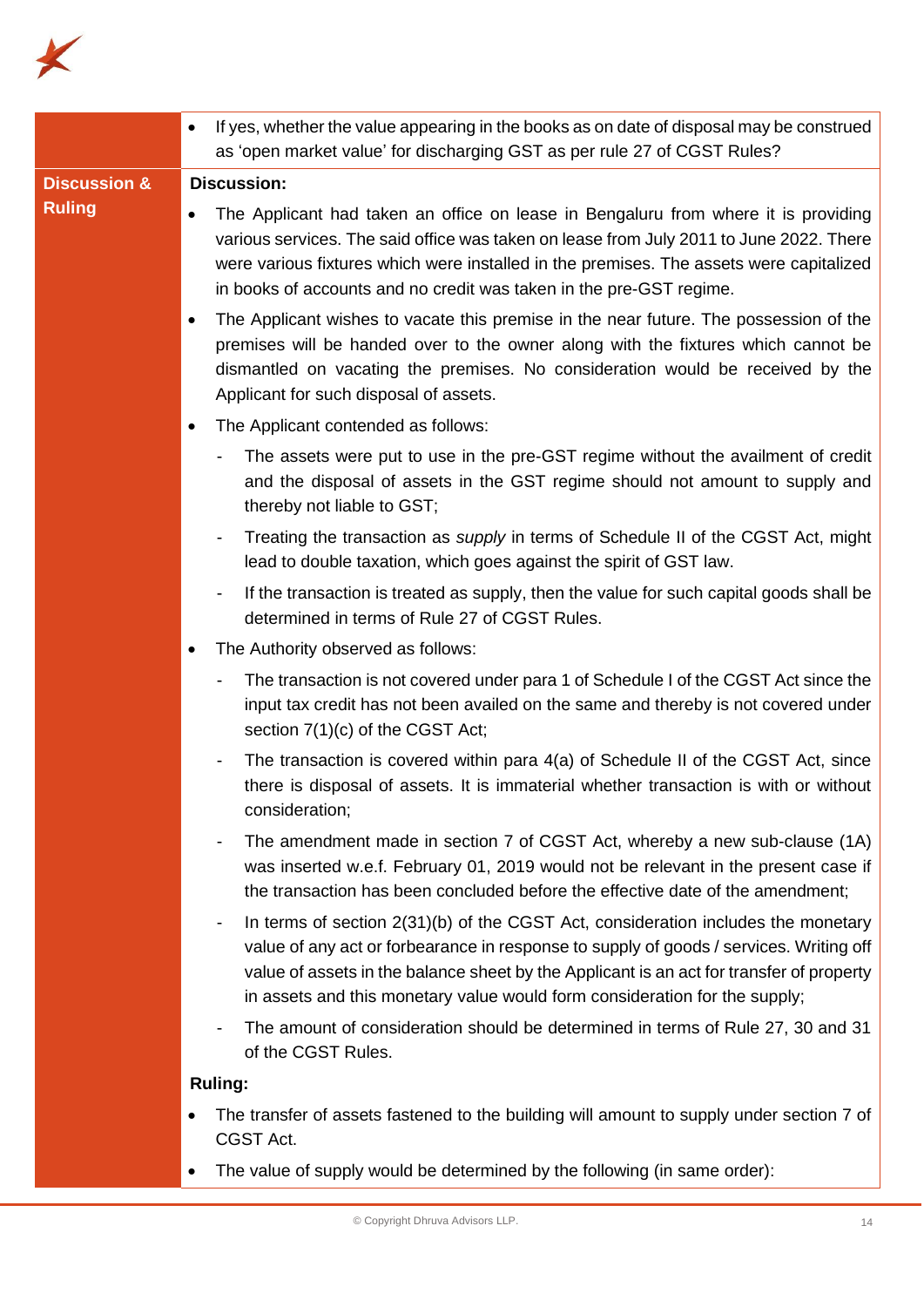

|                                                          | Open market value of such supply,                                                                                                                                                                                                                                                                                                                        |
|----------------------------------------------------------|----------------------------------------------------------------------------------------------------------------------------------------------------------------------------------------------------------------------------------------------------------------------------------------------------------------------------------------------------------|
|                                                          | Value of supply of goods of like quantity and quality,                                                                                                                                                                                                                                                                                                   |
|                                                          | 110% of book value of such goods,                                                                                                                                                                                                                                                                                                                        |
|                                                          | and, if none of above is possible, it needs to be determined under rule 31 of CGST<br>Rules.                                                                                                                                                                                                                                                             |
| <b>Dhruva</b><br><b>Comments /</b><br><b>Observation</b> | The amendment made in section 7(1A) of CGST Act, was made retrospectively w.e.f.<br>٠<br>July 01, 2017 and not w.e.f. February 01, 2019. Hence, the entry in Schedule II must be<br>examined post the transaction qualifying as a supply.                                                                                                                |
|                                                          | Also, it needs to be separately deliberated as to whether write-off of assets constitutes<br>$\bullet$<br>consideration for alleging supply.                                                                                                                                                                                                             |
|                                                          |                                                                                                                                                                                                                                                                                                                                                          |
|                                                          | 10. M/s Kwality Mobikes Private Limited - Karnataka <sup>10</sup>                                                                                                                                                                                                                                                                                        |
| <b>Issues for</b><br><b>Consideration</b>                | Whether the volume discount received on purchases should attract GST? If yes, under<br>which HSN/SAC?                                                                                                                                                                                                                                                    |
|                                                          | Whether volume discount received on sales should attract GST? If yes, under which<br>$\bullet$<br>HSN/SAC?                                                                                                                                                                                                                                               |
|                                                          | Whether the Applicant is required to issue taxable invoice to this effect?<br>٠                                                                                                                                                                                                                                                                          |
| <b>Discussion &amp;</b>                                  | <b>Discussion:</b>                                                                                                                                                                                                                                                                                                                                       |
| <b>Ruling</b>                                            | The Applicant is an authorised dealer for Harley Davison India (authorised supplier) and<br>is in the business of supplying motor vehicles.                                                                                                                                                                                                              |
|                                                          | The Applicant is eligible for volume discount on purchases as well as on sale of vehicles<br>$\bullet$<br>which are over and above the limit fixed on regular purchases. These discounts take<br>effect through the issue of credit notes without any adjustment of GST.                                                                                 |
|                                                          | The Applicant contended that no GST is payable on these discounts.                                                                                                                                                                                                                                                                                       |
|                                                          | The Authority observed as follows:                                                                                                                                                                                                                                                                                                                       |
|                                                          | The credit note issued by the authorised supplier on account of more purchases<br>made by the Applicant neither affects the price of the goods already sold nor any<br>adjustment of GST is made in the credit note. This is in the form of an incentive;                                                                                                |
|                                                          | Further, when the Applicant sells more than his target, he is eligible for sales<br>-<br>discount, by issuance of a credit note which does not affect the price of the goods<br>already purchased or sold. This is also in the form of incentive:                                                                                                        |
|                                                          | Reference was made to Section15(3) of the CGST Act, which states the conditions<br>-<br>when a discount should not form part of the value of supply. As the credit issued is<br>a post-sale event and the Applicant has not reversed the input tax credit attributable<br>to the discount received the said discount is not covered under section 15(3); |
|                                                          | The credit note is only a financial document for adjustment of the incentive provided.                                                                                                                                                                                                                                                                   |

<sup>10</sup> Ruling no. KAR ADRG 76/2019 dated September 24, 2019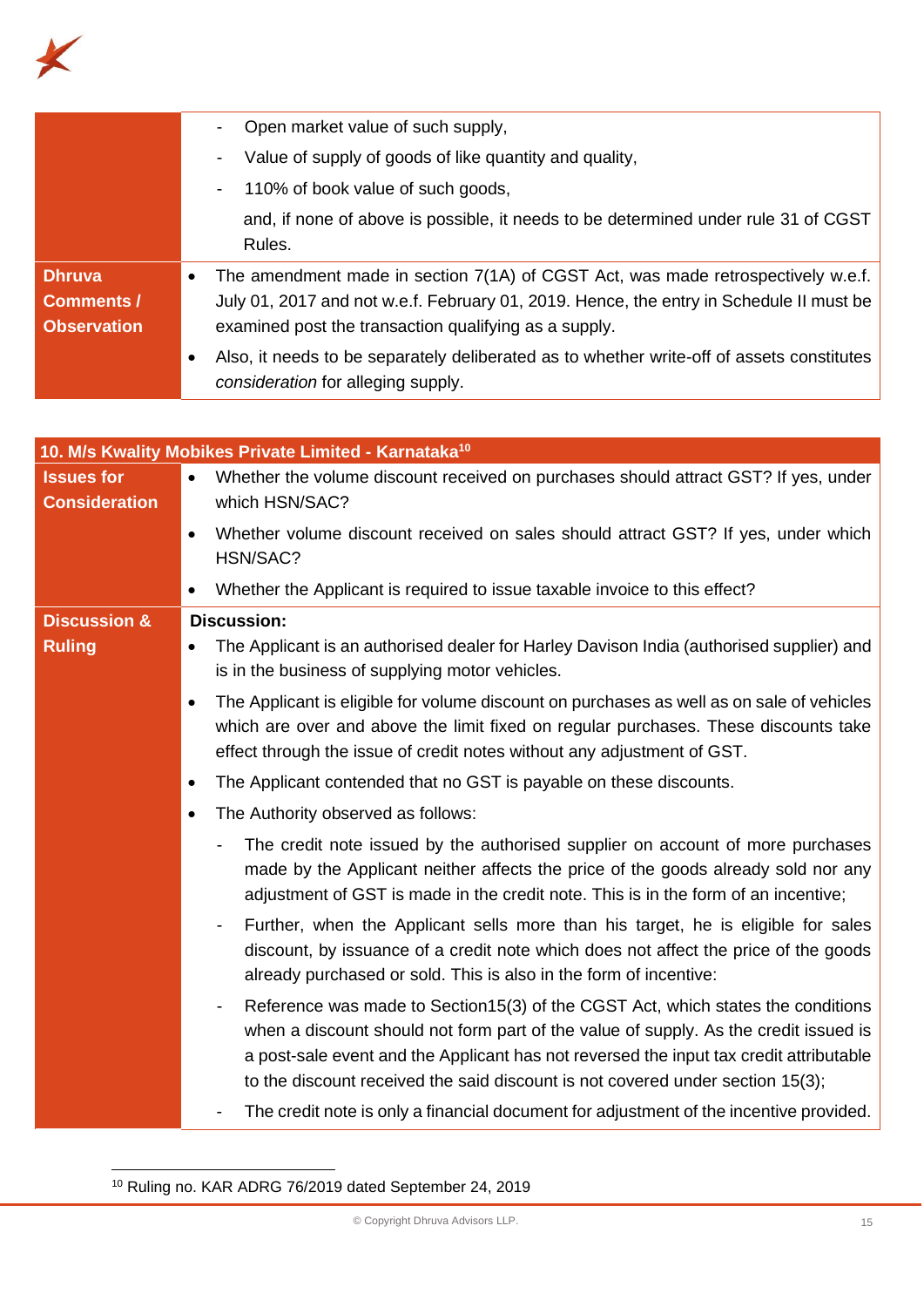

|                     | <b>Ruling:</b>                                                                                                                                                                                                                                                                     |
|---------------------|------------------------------------------------------------------------------------------------------------------------------------------------------------------------------------------------------------------------------------------------------------------------------------|
|                     | No GST is payable on the discounts received on sales / purchase from the authorised<br>supplier.                                                                                                                                                                                   |
|                     | The amount received in the form of credit note is actually a discount and not a supply,<br>and the Applicant is not required to issue tax invoice for this transaction.                                                                                                            |
| <b>Dhruva</b>       | In case of a financial credit note there is no revenue loss to the exchequer since GST<br>$\bullet$                                                                                                                                                                                |
| <b>Comments /</b>   | has been discharged on full value of supply.                                                                                                                                                                                                                                       |
| <b>Observations</b> | The said ruling is in line with the circular no. 92/11/2019-GST dated March 07, 2019<br>$\bullet$<br>wherein it has been clarified that financial / commercial credit notes can be issued if the<br>conditions specified under section 15(3)(b) of the CGST Act are not satisfied. |
|                     | The Government on the recommendation of the GST council, in order to ensure<br>uniformity in application of law, has withdrawn the circular no. 105/24/2019 GST dated<br>June 28, 2019 which provided clarifications in respect of treatment of post sales<br>discounts.           |
|                     | Also, such discounts have been a subject matter of dispute during the pre-GST regime.                                                                                                                                                                                              |

|                         | 11. M/s Embassy Industrial Park Private Limited - Karnataka <sup>11</sup>                                                                                                                                                                                                                                                                                 |
|-------------------------|-----------------------------------------------------------------------------------------------------------------------------------------------------------------------------------------------------------------------------------------------------------------------------------------------------------------------------------------------------------|
| <b>Issue for</b>        | Whether input tax credit can be availed on the Electrical Works, pumps, pumping systems                                                                                                                                                                                                                                                                   |
| <b>Consideration</b>    | and tanks, lighting system, physical security system and fire system?                                                                                                                                                                                                                                                                                     |
| <b>Discussion &amp;</b> | <b>Discussion:</b>                                                                                                                                                                                                                                                                                                                                        |
| <b>Ruling</b>           | The Applicant is engaged in the building and managing industrial warehousing spaces<br>for consumers and industrial centres. The Applicant is proposing to construct a new<br>Industrial warehouse in Karnataka.                                                                                                                                          |
|                         | The Applicant procures various goods and services from various contractors for fitting-<br>out of the warehousing spaces and pays GST on the same. The applicant provides the<br>space with all the infrastructural facilities on rent to various industrial consumers and<br>manufacturers.                                                              |
|                         | The Applicant has approached the Authority to contend that input tax credit is eligible<br>on Electrical Works, Pumps, Pumping systems and tanks, Lighting system, Physical<br>security system and Fire System on the basis of the following grounds:                                                                                                     |
|                         | Section 16 of the CGST Act, entitles every registered person to take input tax credit<br>-<br>of tax charged on supply of goods or services or both which are used or intended to<br>be used in course or furtherance of business;                                                                                                                        |
|                         | Input tax credit restriction provided under section $17(5)(c)$ & (d) of the CGST Act,<br>does not apply to procurement of items listed above since input tax credit restriction<br>is only in so far as inputs/ input services for construction of an immovable property<br>and when capitalized as immovable property. However, in the present case such |

<sup>11</sup> Ruling no. KAR ADRG 109/2019 dated September 30, 2019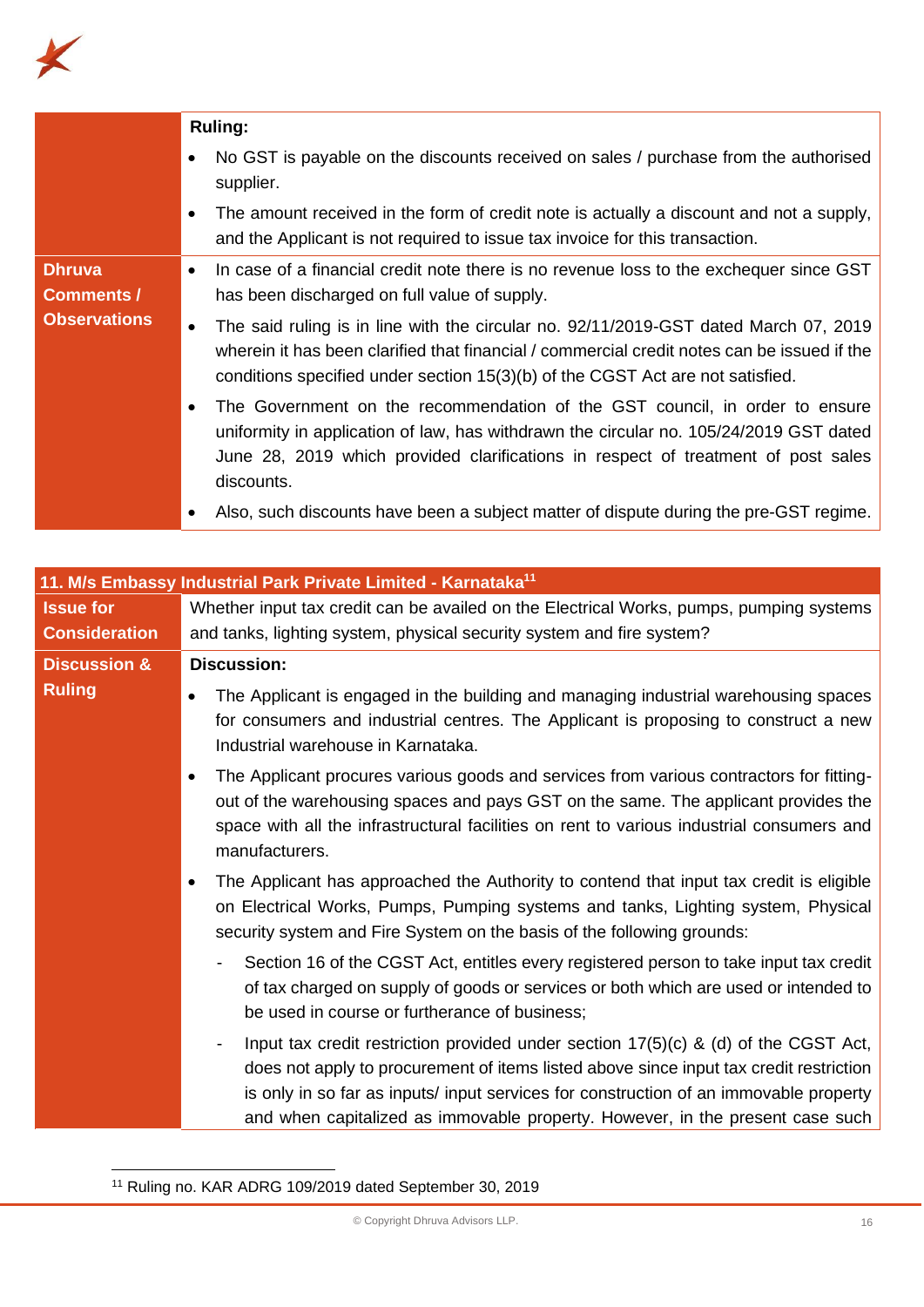

items are capitalized under plant and machinery which is specifically excluded from section 17(5)(c) & (d) of the CGST Act;

- Electrical Works, Pumps, pumping systems and tanks, lighting system, physical security system and fire system can be detached and re-used and are not considered to be the permanent civil assets.
- Anything embedded to the earth which cannot be dismantled and moved without substantial damage are only strictly covered under the ambit of 'Immovable property'.

# **Ruling:**

The Authority did not agree with the contentions of the Applicant and held that input tax credit cannot be availed by the applicant on Electrical Works, Pumps; Pumping systems and tanks, Lighting system, Physical security System and Fire System as they are covered under section 17(5) of the CGST Act, and these items do not have an independent existence and form part and parcel of the entire building with infrastructure qualifying as construction of immovable property.

|                         | 12. M/s Tarun Realtors Private Limited - Karnataka <sup>12</sup>                                                                                                      |  |
|-------------------------|-----------------------------------------------------------------------------------------------------------------------------------------------------------------------|--|
| <b>Issue for</b>        | Whether taxes paid on procurement of following goods and/or services (installations) are                                                                              |  |
| <b>Consideration</b>    | regarded as blocked credits under section 17(5) of the CGST Act?                                                                                                      |  |
|                         | (a) Chillers,                                                                                                                                                         |  |
|                         | (b) Air Handling Unit,                                                                                                                                                |  |
|                         | (c) Lift, Escalators and Travellator,                                                                                                                                 |  |
|                         | (d) Water Treatment Plant,                                                                                                                                            |  |
|                         | (e) Sewage Treatment Plant,                                                                                                                                           |  |
|                         | (f) High Speed Diesel Yard,                                                                                                                                           |  |
|                         | (g) Mechanical Car Park,                                                                                                                                              |  |
|                         | (h) Indoor / Outdoor Surveillance System (CCTV),                                                                                                                      |  |
|                         | (i) D.G. Sets,                                                                                                                                                        |  |
|                         | (j) Transformers,                                                                                                                                                     |  |
|                         | (k) Electrical wiring and fixtures,                                                                                                                                   |  |
|                         | (I) Public Health Engineering (PHE) and                                                                                                                               |  |
|                         | (m) Fire-fighting and water management pump system.                                                                                                                   |  |
| <b>Discussion &amp;</b> | <b>Discussion:</b>                                                                                                                                                    |  |
| <b>Ruling</b>           | The Applicant is developing a shopping mall which will include a hypermarket, multiplex<br>cinema theatre complex, departmental stores, retail shops and food courts. |  |

<sup>12</sup> Ruling no. KAR ADRG 103/2019 dated September 30, 2019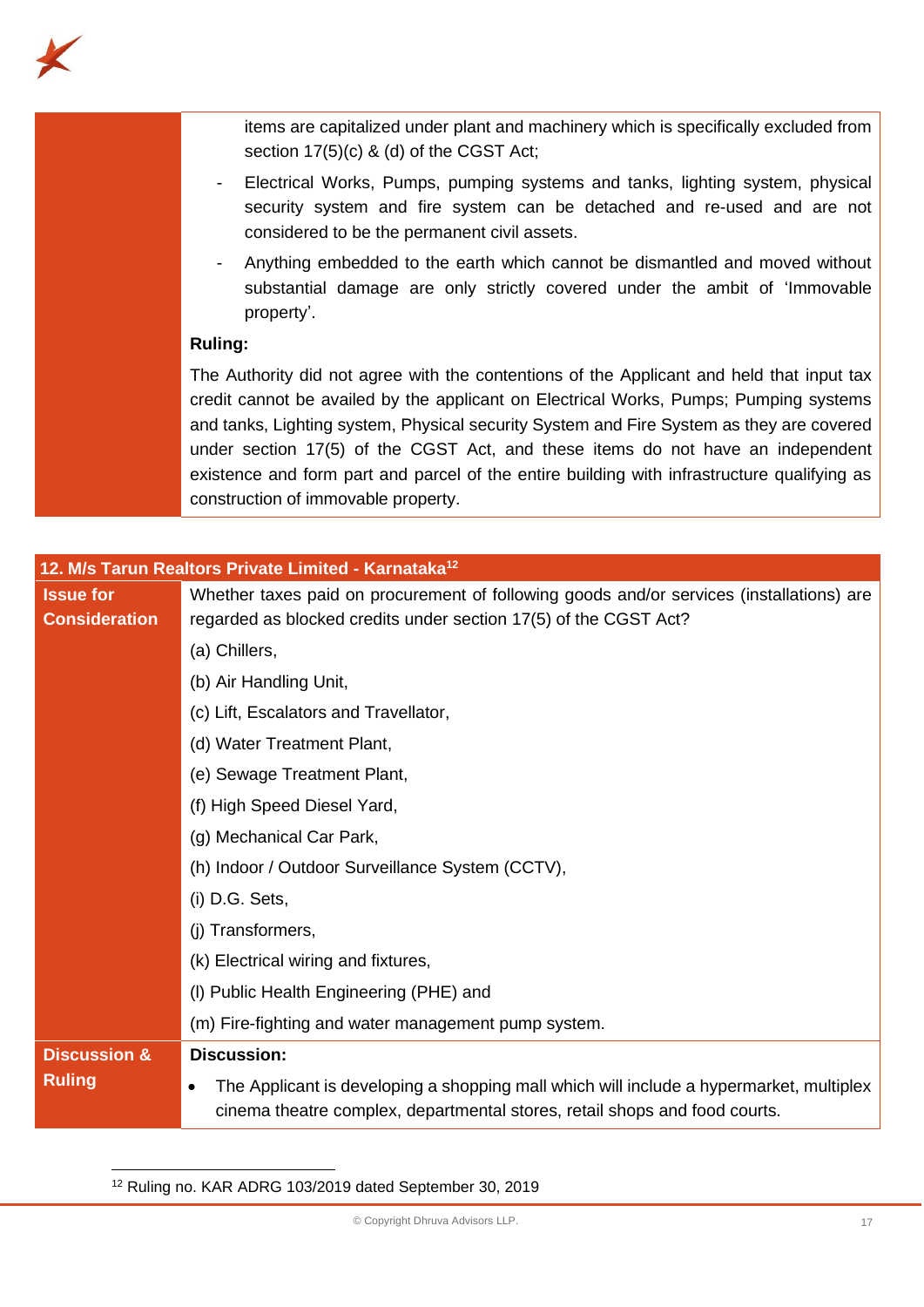

- For the purpose of developing the shopping mall, the applicant has procured the abovementioned installations and paid taxes on the same.
- The Applicant will be entering into lease agreements with tenants and will be leasing all units at the mall together with the right to use the staircases, common areas and other common facilities.
- The Applicant has approached the Authority to contend that the taxes paid on all the installations would not be regarded as blocked credits under section 17(5)(d) read with explanation to chapter V and chapter VI of the CGST Act, on the following grounds:
	- The phrase, *Plant or Machinery* used in Section 17(5)(d) of the CGST Act has not been defined under the GST laws. Hence, references must be drawn from the dictionary meanings, meanings ascribed to it under other laws, and judicial pronouncements under the allied laws to understand the phrase;
	- Installations are recorded in the books of accounts under separate heads under Plant and Machinery as per Indian Accounting Standards i.e. independent of building or civil structure which is sufficient justification that these installations are distinct from the land and building;
	- Reliance was also placed upon the ruling of Honourable Supreme court in the case of *Sirpur paper Mills Limited* v. *CCE, Hyderabad* [1998 (97) E.L.T. 3 (S.C)] by stressing that the 'Installations' are fixed to the building/ earth and movable and hence they qualify as 'Plant' or 'Machinery' under the CGST Act.

# **Ruling:**

The taxes paid on procurement of goods and/or services for installations are regarded as blocked credits under Section 17(5) of the CGST Act, since they are involved in the construction of immovable property which is part of civil structure or building.

|                         | 13. M/s We Work India Management private Limited - Karnataka <sup>13</sup>                                                                                                                                                                                                                                                                               |
|-------------------------|----------------------------------------------------------------------------------------------------------------------------------------------------------------------------------------------------------------------------------------------------------------------------------------------------------------------------------------------------------|
| <b>Issue for</b>        | Whether input tax credit can be availed by the Applicant on the detachable 14mm                                                                                                                                                                                                                                                                          |
| <b>Consideration</b>    | Engineered Wood with Oak top Wooden Flooring and also on the detachable sliding and<br>stacking glass partition which are movable in nature and capitalized as Furniture and fixture<br>in the books of accounts?                                                                                                                                        |
| <b>Discussion &amp;</b> | <b>Discussion:</b>                                                                                                                                                                                                                                                                                                                                       |
| <b>Ruling</b>           | The Applicant is in the business of supplying shared work space / office space to the<br>$\bullet$<br>freelancers, start-ups, small businesses and large enterprises. Accordingly, the<br>Applicant procures goods and services from various contractors for fitting-out of the<br>workspaces and provides the workspace on rent as sharing work spaces. |
|                         | The Applicant has approached the Authority to contend that input tax credit is eligible<br>$\bullet$<br>on the detachable 14mm Engineered Wood with Oak top Wooden Flooring and also on<br>the detachable sliding and stacking glass partition on the basis of the following grounds:                                                                    |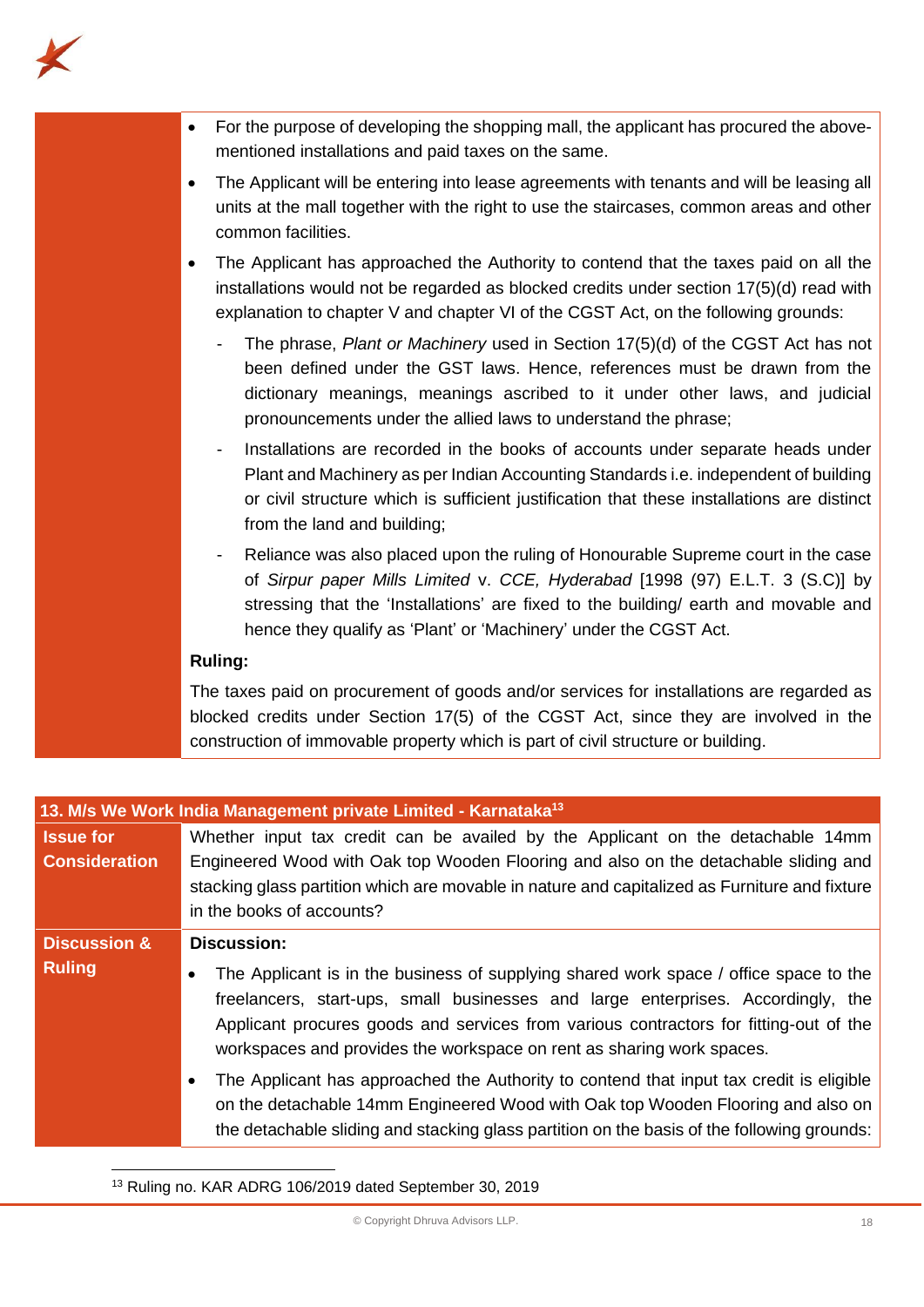

|                                         | Section 16 of the CGST Act, entitles every registered person to take input tax credit<br>of tax charged on supply of goods or services or both which are used or intended to<br>be used in course or furtherance of business;                                                                                                                                                                                                                                                                                                                                                                                                                                                                                                                                                                                                                                                                                               |
|-----------------------------------------|-----------------------------------------------------------------------------------------------------------------------------------------------------------------------------------------------------------------------------------------------------------------------------------------------------------------------------------------------------------------------------------------------------------------------------------------------------------------------------------------------------------------------------------------------------------------------------------------------------------------------------------------------------------------------------------------------------------------------------------------------------------------------------------------------------------------------------------------------------------------------------------------------------------------------------|
|                                         | Input tax credit restriction provided under Section 17(5)(c) & (d) of the CGST Act, is<br>only in so far as inputs / input services for construction of an immovable property<br>and when capitalized as immovable property;                                                                                                                                                                                                                                                                                                                                                                                                                                                                                                                                                                                                                                                                                                |
|                                         | Chartered Accountant Certificate to prove that the detachable 14mm Engineered<br>Wood with Oak top Wooden Flooring and detachable sliding and stacking glass<br>partition has been capitalized in the books of accounts as Furniture and Fittings<br>rather than capitalizing as immovable property;                                                                                                                                                                                                                                                                                                                                                                                                                                                                                                                                                                                                                        |
|                                         | Anything embedded to the earth which cannot be dismantled and moved without<br>substantial damage are only strictly covered under the ambit of immovable property.                                                                                                                                                                                                                                                                                                                                                                                                                                                                                                                                                                                                                                                                                                                                                          |
|                                         | <b>Ruling:</b>                                                                                                                                                                                                                                                                                                                                                                                                                                                                                                                                                                                                                                                                                                                                                                                                                                                                                                              |
|                                         | The input tax credit of GST can be availed by the applicant on the detachable 14 mm<br>Engineered wood with Oak top wooden flooring as these are not fixed and permanently<br>fastened to the building and only adds to the value of the building. Thus, not sine qua<br>non for the letting out of the office space.                                                                                                                                                                                                                                                                                                                                                                                                                                                                                                                                                                                                       |
|                                         | The input tax credit is not available on the detachable sliding and stacking glass<br>partitions as these are fixed and permanently fastened to the building which is an<br>immovable property and hence is sine qua non for the letting out of the office space.                                                                                                                                                                                                                                                                                                                                                                                                                                                                                                                                                                                                                                                           |
| <b>Dhruva</b>                           | The following aspects may be noted with respect to the aforesaid Rulings:<br>$\bullet$                                                                                                                                                                                                                                                                                                                                                                                                                                                                                                                                                                                                                                                                                                                                                                                                                                      |
| <b>Comments /</b><br><b>Observation</b> | Explanation to section $17(5)(c)$ and (d) of the CGST Act, defines the expression<br>$\overline{\phantom{a}}$<br>construction to include re-construction, renovation, additions or alterations or<br>repairs, to the extent of capitalization of the said immovable property. Per the<br>definition, there has to be first an activity of construction which then also would<br>include re-construction etc. The issue that merits consideration is whether 'goods'<br>which are erected or installed can per se be called as 'constructed' and therefore<br>whether credit can be denied.                                                                                                                                                                                                                                                                                                                                  |
|                                         | The Authority has held that items given do not have independent existence and are<br>part and parcel of the entire building, a building with infrastructure and hence, get<br>excluded from the definition of 'plant and machinery'. The exclusion clause u/s.<br>17(5)(d) of the CGST Act clearly provides that even if the activity tantamount to<br>construction of immovable property, credit should be allowed. It should then not<br>matter whether the same form integral part of the building or not. The capitalisation<br>to a different asset class has completely been disregarded as an argument.<br>In We Works Management Pvt. Ltd., credit was allowed on detachable 14 mm<br>Engineered wood with Oak top wooden flooring as these were not fixed and<br>permanently fastened to the building and only adds to the value of the building.<br>However, this aspect was not considered in the other Rulings. |
|                                         |                                                                                                                                                                                                                                                                                                                                                                                                                                                                                                                                                                                                                                                                                                                                                                                                                                                                                                                             |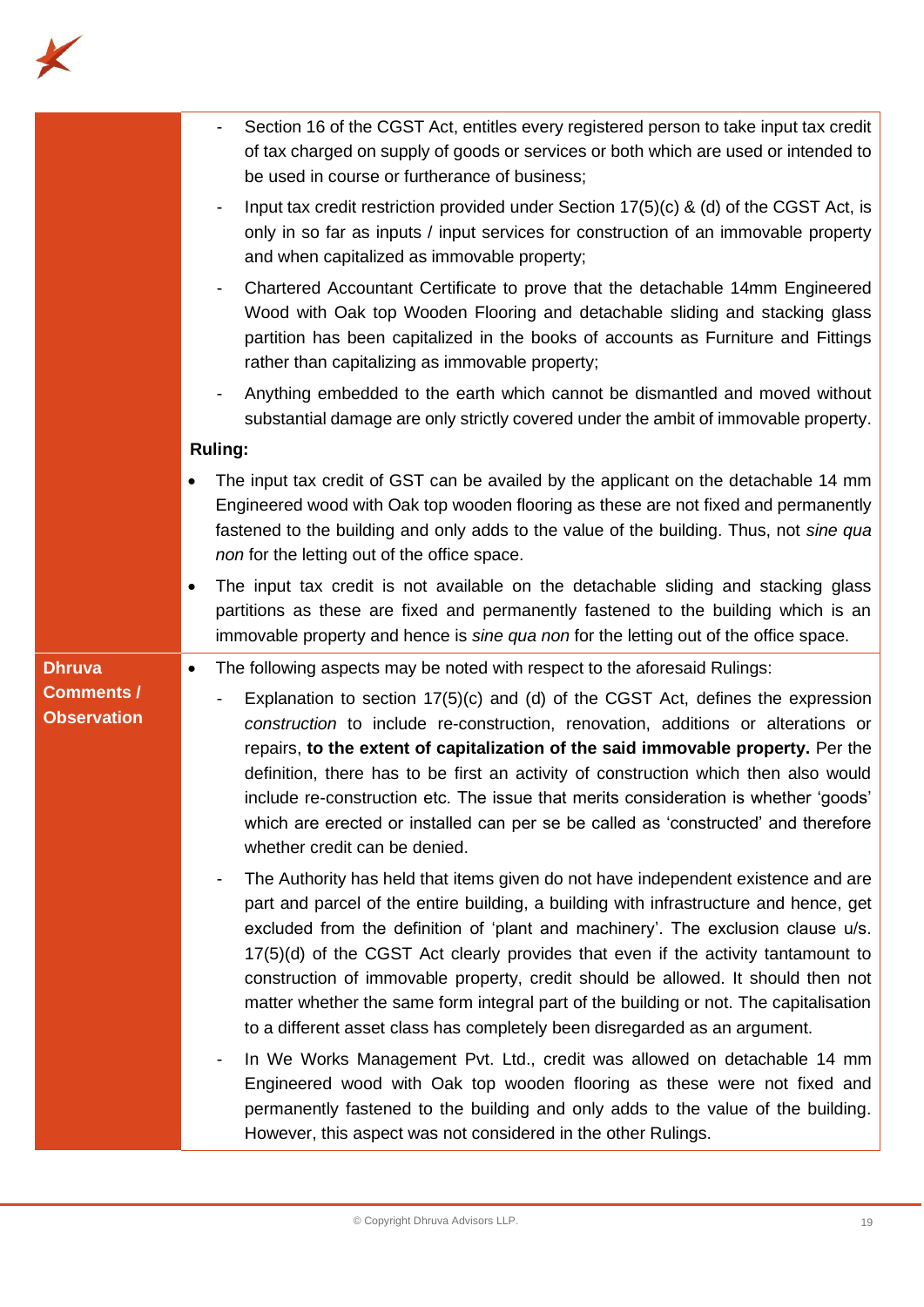

| The ruling also overlooks the settled position of law as envisaged by the Honourable           |
|------------------------------------------------------------------------------------------------|
| Supreme court in the case of Commissioner of Central Excise., Ahmedabad v. Solid               |
| & Correct Engineering Works [2010 (252) ELT 481 (SC)] wherein the meaning of                   |
| words 'immovable property' were extensively discussed and it was held that every               |
| property embedded in earth is not automatically an immovable property. If the                  |
| property cannot be dismantled without substantial damage to its components, then               |
| the property may be considered as immovable property. In the current facts,                    |
| evidently, there were multiple items which were clearly moveable.                              |
| The rulings could open up another chapter of litigations where authorities would try<br>$\sim$ |
| and classify anything which has some relation to construction of building or civil             |

credits.

structure as 'construction of Immovable property' and deny the legitimate input tax

|                         | 14. Surfa Coats (India) Pvt Ltd. - Karnataka                                                                                                                                                                                                                                                                                                                                            |
|-------------------------|-----------------------------------------------------------------------------------------------------------------------------------------------------------------------------------------------------------------------------------------------------------------------------------------------------------------------------------------------------------------------------------------|
| <b>Issue for</b>        | Whether GST input tax credit is eligible on the goods and services given as gifts procured                                                                                                                                                                                                                                                                                              |
| <b>Consideration</b>    | for the promotion of business?                                                                                                                                                                                                                                                                                                                                                          |
| <b>Discussion &amp;</b> | <b>Discussion:</b>                                                                                                                                                                                                                                                                                                                                                                      |
| <b>Ruling</b>           | The Applicant is in the business of manufacturing decorative paints meant for interiors<br>as well as exterior surfaces and has three manufacturing plants.                                                                                                                                                                                                                             |
|                         | In the course of business, the Applicant frames various incentive schemes depending<br>$\bullet$<br>on the market conditions such as Painters Schemes, Dealers Incentive Schemes, Gold<br>Schemes, Foreign and Local Trip Schemes etc., to persuade dealers and painters to<br>promote the sale of their paint. The incentives given to the dealers and painters are<br>mostly in kind. |
|                         | Under the incentive schemes, the Applicant distributes goods such as TVs, refrigerators,<br>$\bullet$<br>washing machines, mixers, wet grinders, watches, mobiles, gold coins, bed sheets, rice<br>bags, t-shirts, raincoats, etc., or also offers foreign and local trips as incentives subject<br>to fulfilment of the terms mentioned in each scheme.                                |
|                         | The Applicant submitted that the painter plays a vital role to market the Applicants<br>$\bullet$<br>products and they act as middlemen between the customer and the Company.                                                                                                                                                                                                           |
|                         | The Applicant purchases goods to be distributed from GST registered dealers who issue<br>GST input tax invoices, such goods procured are not sold by the Applicant but are<br>provided as gifts/ incentives (without consideration) to dealers and painters on<br>completion of targets.                                                                                                |
|                         | The Authority observed as follows:                                                                                                                                                                                                                                                                                                                                                      |
|                         | The goods or services are distributed to the dealers and painters as gifts / incentives<br>without receiving any consideration and thus they do not qualify as a supply per<br>section 7 of the CGST Act;                                                                                                                                                                               |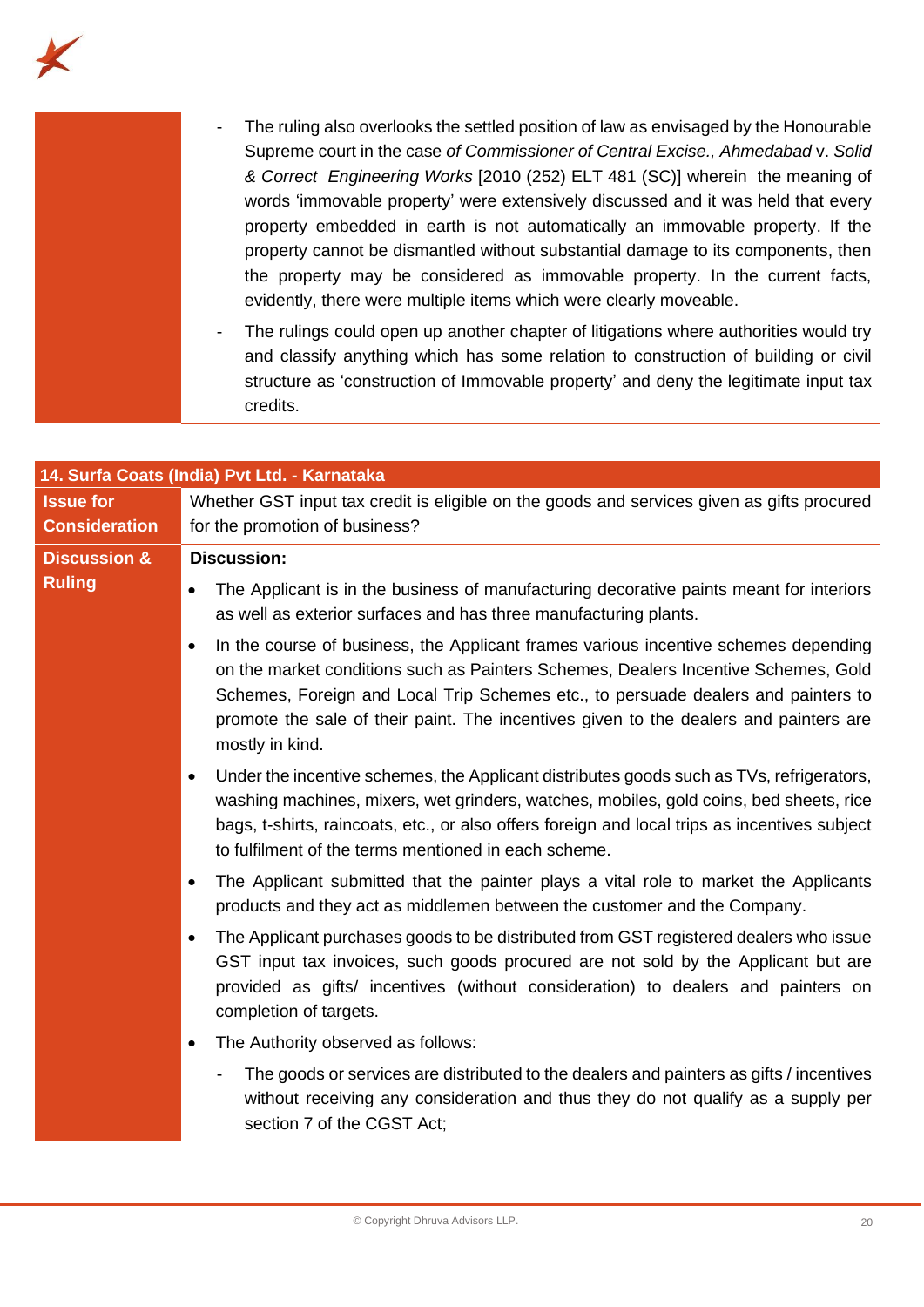

| As per section 17(5)(h) of the CGST Act, input tax credit is not available in respect<br>$\overline{\phantom{a}}$<br>of goods disposed off by way of gift;                                                                                                                                                                                                                                                                                                                                                                                                                           |
|--------------------------------------------------------------------------------------------------------------------------------------------------------------------------------------------------------------------------------------------------------------------------------------------------------------------------------------------------------------------------------------------------------------------------------------------------------------------------------------------------------------------------------------------------------------------------------------|
| Further, the free travel schemes provided to the dealer and painters without any<br>consideration do not qualify as a supply as per section 7(1)(a) read with Schedule I<br>of the CGST Act. In this regard, Circular No.92/11/2019-GST dated March 07, 2019<br>issued by the CBIC clarifies that input tax credit shall not be available to the supplier<br>on the inputs, input services and capital goods to the extent they are used in relation<br>to the gifts or free samples distributed without any consideration.                                                          |
| <b>Ruling:</b>                                                                                                                                                                                                                                                                                                                                                                                                                                                                                                                                                                       |
| The Applicant is not eligible to avail input tax credit on the procurement of goods and<br>services given as gifts to the dealers and painters under the various incentive schemes.                                                                                                                                                                                                                                                                                                                                                                                                  |
| As per the GST Law, credit is available for inputs used in the course or furtherance of<br>$\bullet$<br>business, which inter alia would also cover expenses on promotion or marketing.<br>Providing incentives for achieving targets is a known business practice and hence the<br>CBIC should re-look at the provisions to allow credit of GST on expenses incurred on<br>goods provided as gifts etc. for promoting and marketing.                                                                                                                                                |
| The Ruling has not gone into the above aspect because of specific provisions under<br>$\bullet$<br>Section 17(5)(h) of the CGST Act [as non-obstante clause] which specifically disallows<br>credit on 'gifts'. The meaning of the term 'gift' per dictionary meaning is 'a thing given<br>willingly to someone without payment; a present'. There is no quid pro quo in a gift.<br>However, incentives / gifts provided to promote business / achieve a particular output<br>cannot be considered to be without quid pro quo and therefore, do not strictly qualify as<br>a 'gift'. |
|                                                                                                                                                                                                                                                                                                                                                                                                                                                                                                                                                                                      |